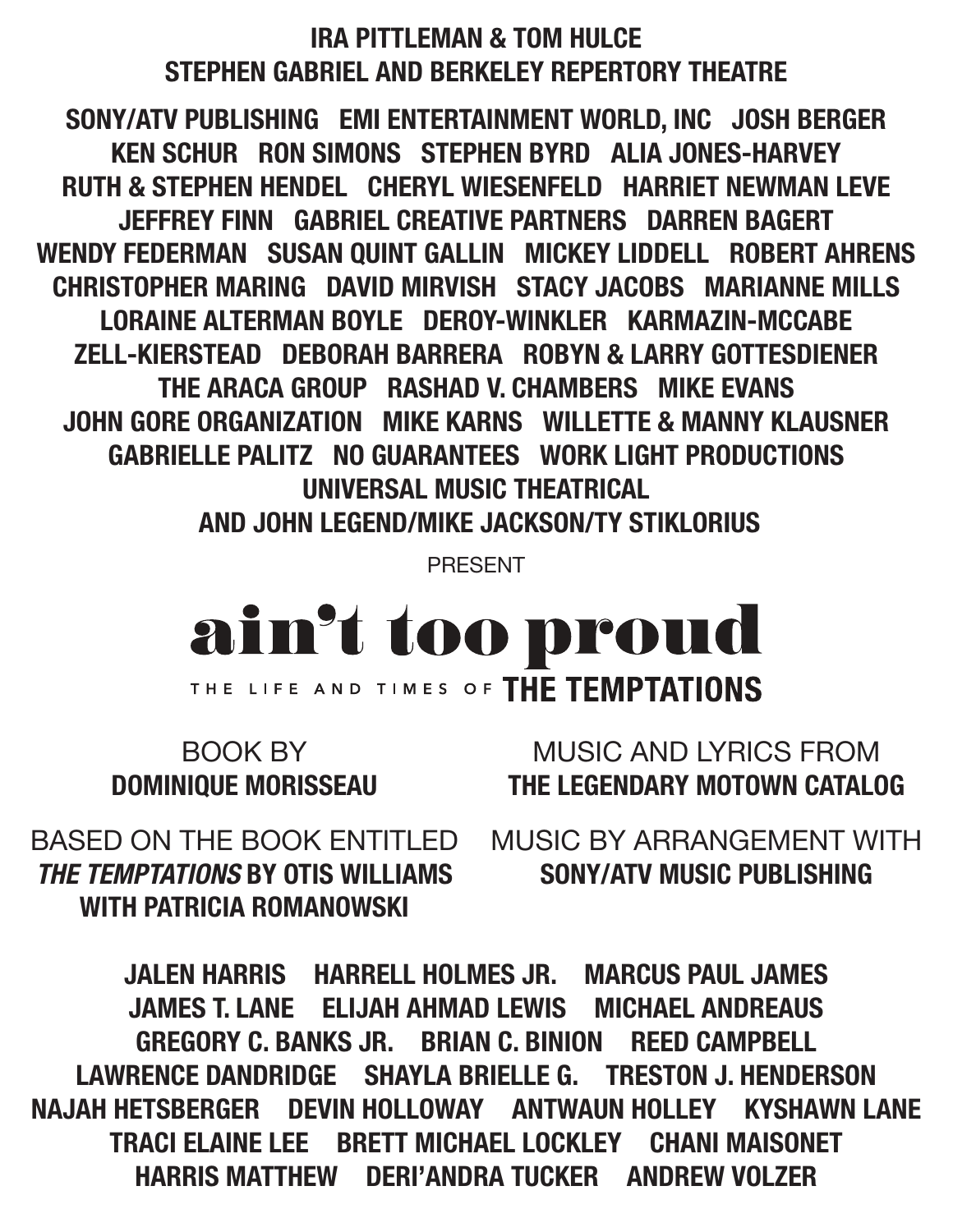SCENIC DESIGN COSTUME DESIGN LIGHTING DESIGN

ROBERT BRILL **PAUL TAZEWELL HOWELL BINKLEY** 

STEVE CANYON KENNEDY **PETER NIGRINI** 

HAIR AND WIG DESIGN FIGHT DIRECTOR CHARLES G. LAPOINTE STEVE RANKIN

ASSOCIATE CHOREOGRAPHER MUSIC COORDINATOR EDGAR GODINEAUX JOHN MILLER

MUSIC DIRECTION/CONDUCTOR ASSOCIATE DIRECTOR JONATHAN "SMITTI" SMITH LOGAN VAUGHN

GENERAL MANAGEMENT COMPANY MANAGER WORK LIGHT PRODUCTIONS ARTHUR J.M. CALLAHAN

SOUND DESIGN PROJECTION DESIGN

PRODUCTION SUPERVISOR PRODUCTION STAGE MANAGER MOLLY MEG LEGAL NICOLE OLSON

### TOUR RESIDENT DIRECTOR BRIAN HARLAN BROOKS

ARA RUBIN CASTING **OTIS WILLIAMS** MERRI SUGARMAN, C.S.A. SHELLY BERGER

CASTING EXECUTIVE PRODUCERS

ASSOCIATE PRODUCER TECHNICAL SUPERVISOR LINDA J. STEWART PORT CITY TECHNICA

> ORCHESTRATIONS BY HAROLD WHEELER

MUSIC SUPERVISION AND ARRANGEMENTS BY KENNY SEYMOUR

CHOREOGRAPHED BY

# SERGIO TRUJILLO

DIRECTED BY DES McANUFF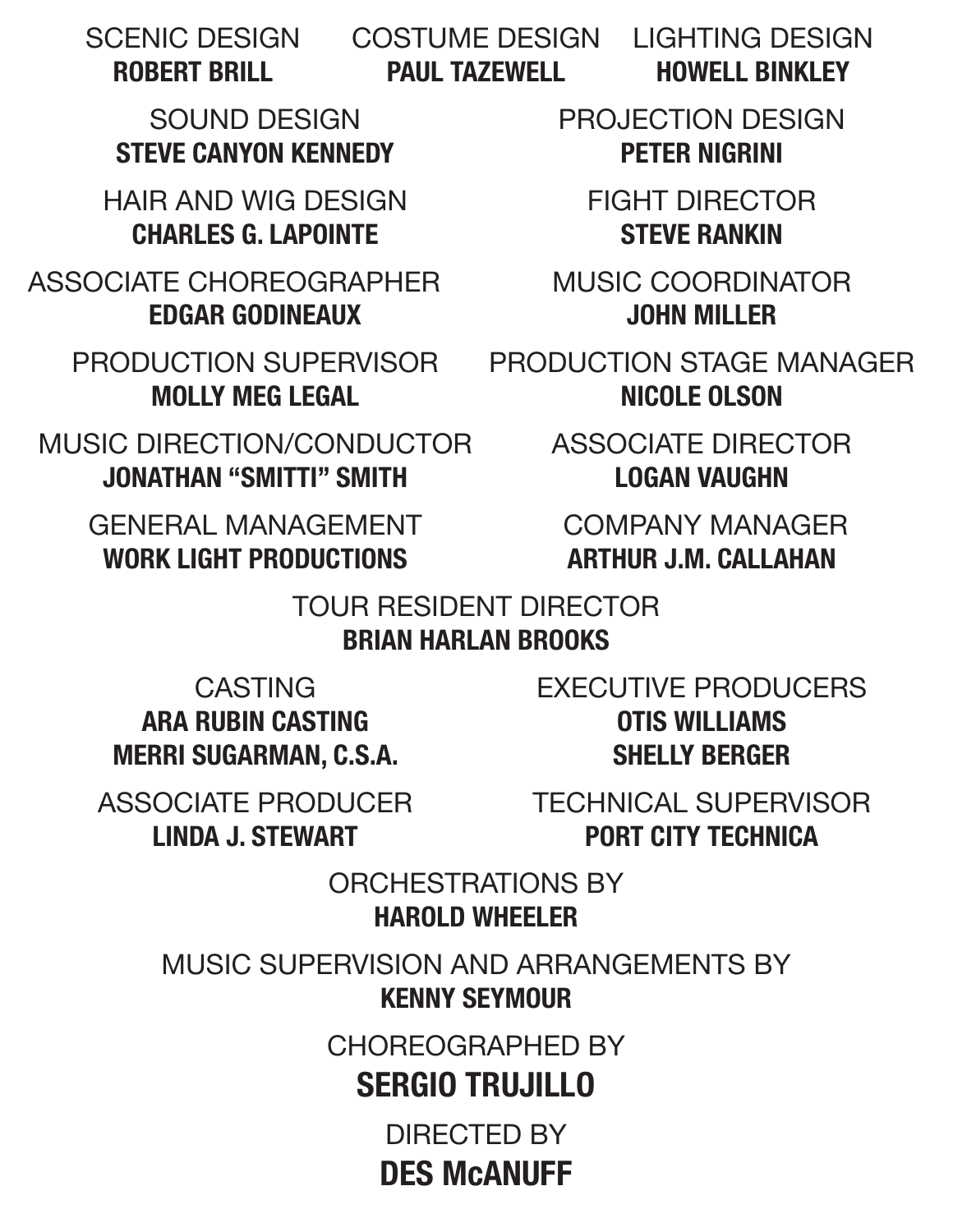# **CAST**

*(in order of appearance)*

| EnsembleMICHAEL ANDREAUS, GREGORY C. BANKS JR.,       |                                        |
|-------------------------------------------------------|----------------------------------------|
| REED CAMPBELL, LAWRENCE DANDRIDGE, SHAYLA BRIELLE G., |                                        |
| NAJAH HETSBERGER, DEVIN HOLLOWAY, TRACI ELAINE LEE,   |                                        |
|                                                       | BRETT MICHAEL LOCKLEY, HARRIS MATTHEW, |
|                                                       | <b>DERI'ANDRA TUCKER</b>               |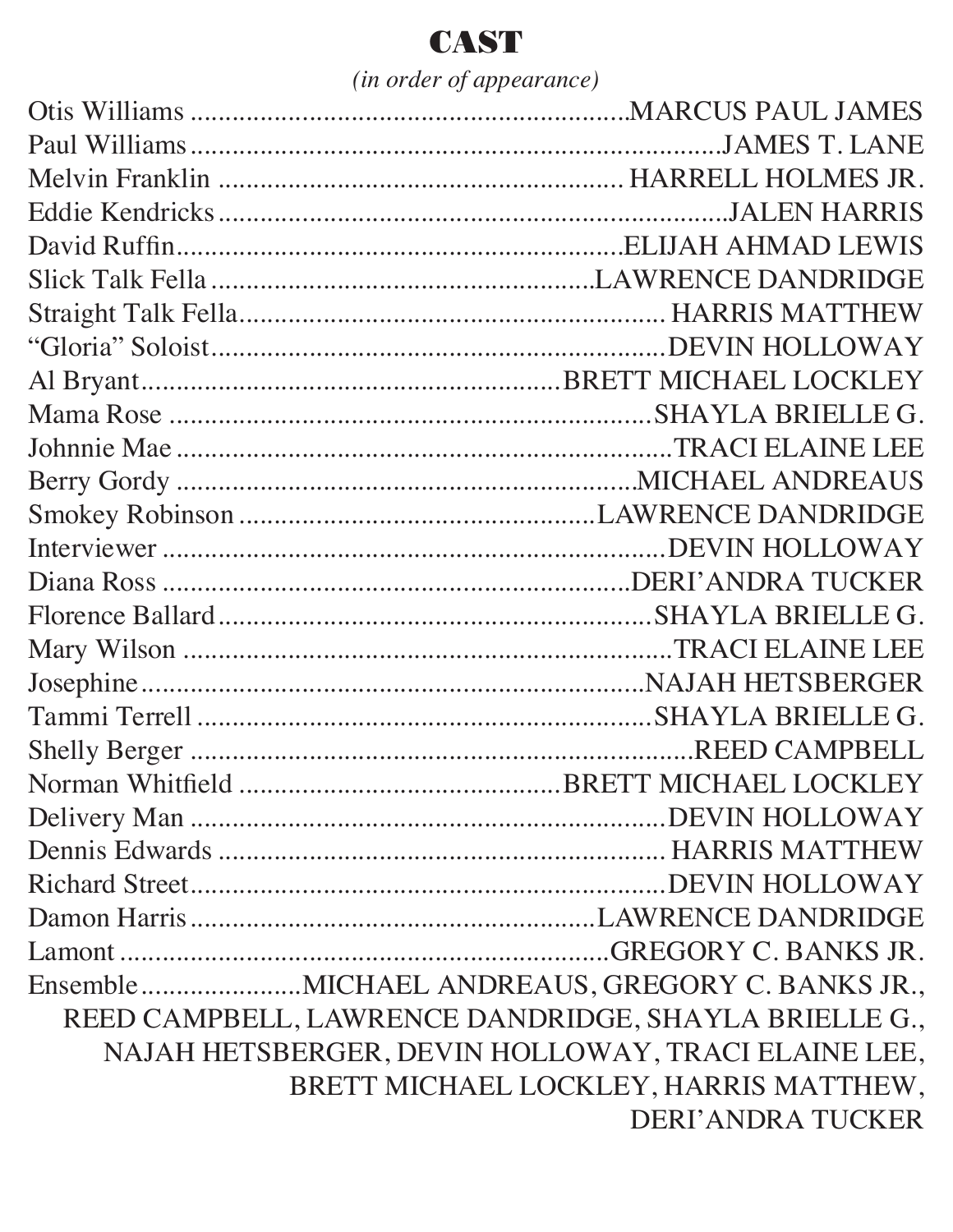#### **UNDERSTUDIES**

*Understudies never substitute for the listed performers unless a specific announcement is made at the time of the appearance.*

*For Otis Williams—*MICHAEL ANDREAUS, LAWRENCE DANDRIDGE, ANTWAUN HOLLEY; *For Paul Williams—*BRIAN C. BINION, KYSHAWN LANE, BRETT MICHAEL LOCKLEY; *For Melvin Franklin—*MICHAEL ANDREAUS, LAWRENCE DANDRIDGE, ANTWAUN HOLLEY; *For Eddie Kendricks*—DEVIN HOLLOWAY, KYSHAWN LANE, HARRIS MATTHEW; *For David Ruffin*—BRIAN C. BINION, DEVIN HOLLOWAY, HARRIS MATTHEW

#### **SWINGS**

BRIAN C. BINION, TRESTON J. HENDERSON, ANTWAUN HOLLEY, KYSHAWN LANE, CHANI MAISONET, ANDREW VOLZER

> **DANCE CAPTAIN** BRETT MICHAEL LOCKLEY

### **ASSISTANT DANCE CAPTAIN** CHANI MAISONET

**FIGHT CAPTAIN** HARRIS MATTHEW

*THERE WILL BE ONE 20-MINUTE INTERMISSION.*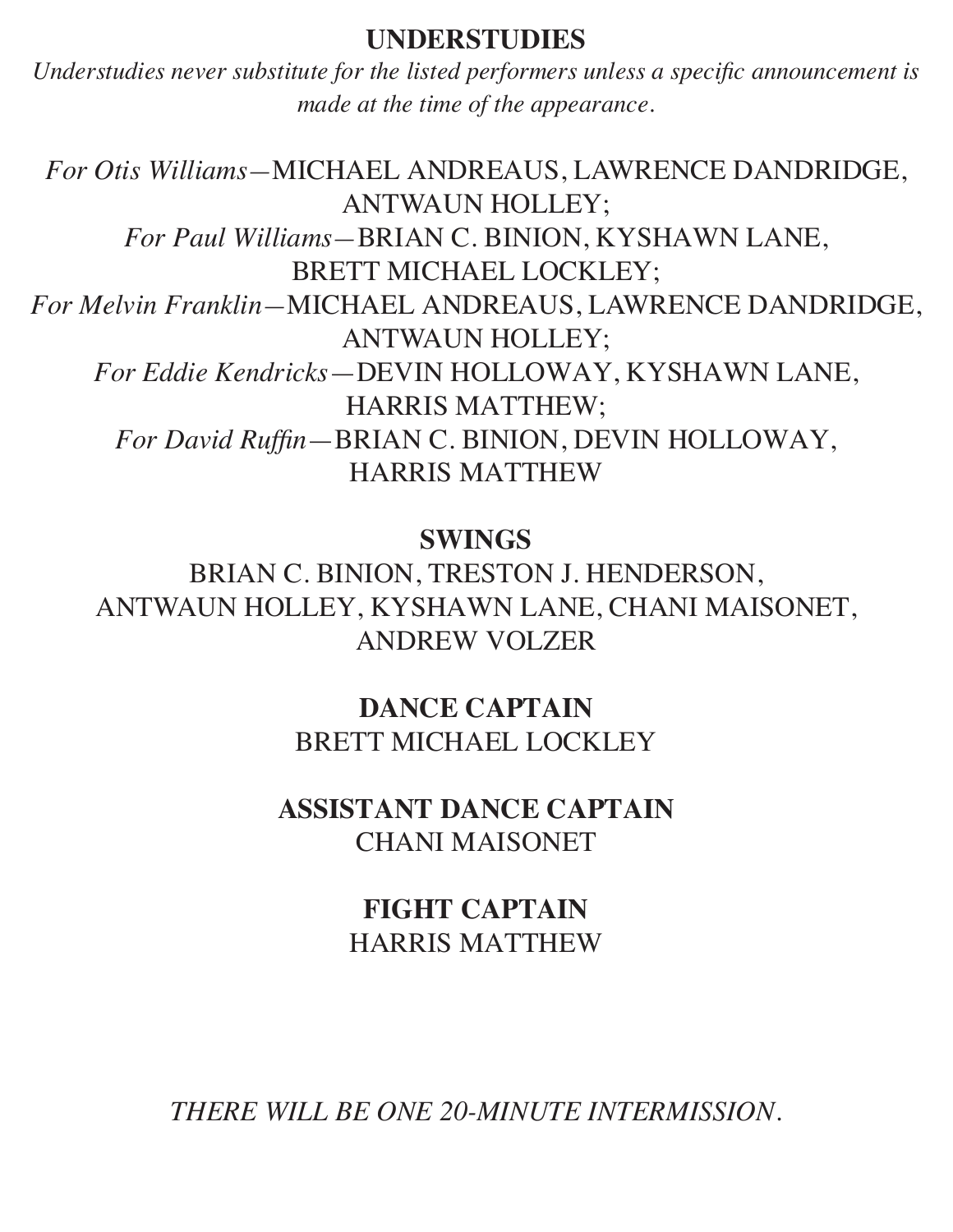

JALEN HARRIS



HARRELL HOLMES JR.



MARCUS PAUL JAMES



JAMES T. LANE



ELIJAH AHMAD LEWIS



MICHAEL ANDREAUS



GREGORY C. BANKS JR.



BRIAN C. BINION



REED **CAMPBELL** 



LAWRENCE DANDRIDGE



SHAYLA BRIELLE G.



TRESTON J. **HENDERSON** 



NAJAH HETSBERGER



ANTWAUN **HOLLEY** 



DEVIN HOLLOWAY



KYSHAWN LANE



TRACI ELAINE LEE



BRETT MICHAEL LOCKLEY



**CHANI** MAISONET



HARRIS MATTHEW



DERI'ANDRA **TUCKER** 



ANDREW VOLZER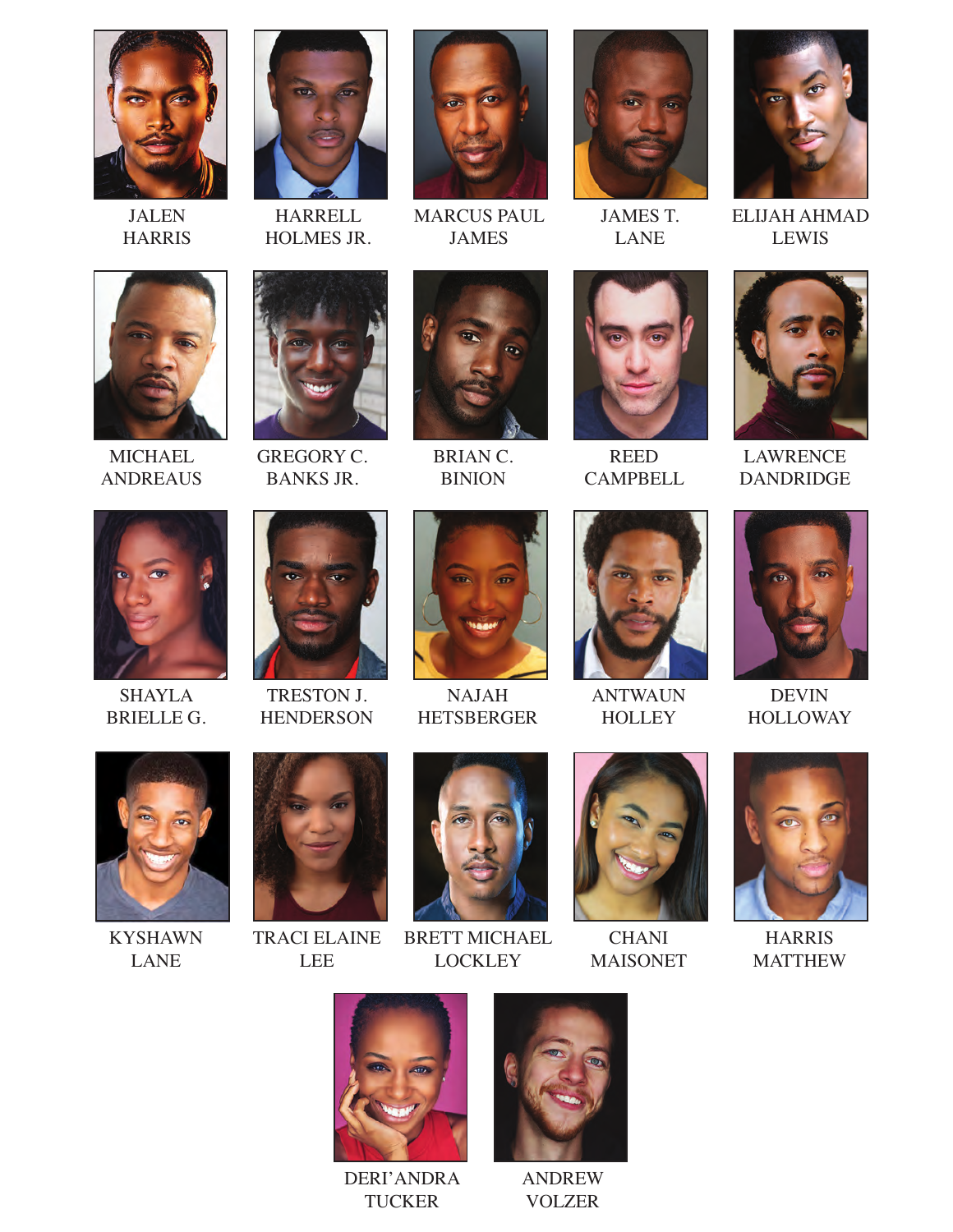### MUSICAL NUMBERS

*(in alphabetical order)*

"Ain't Too Proud to Beg" "Baby Love" "Ball of Confusion (That's What the World is Today)" "Cloud Nine" "Come See About Me" "Don't Look Back" "For Once in My Life" "Get Ready" "Gloria" \* "I Can't Get Next to You" "I Could Never Love Another (After Loving You)" "(I Know) I'm Losing You" "I Want a Love I Can See" "I Wish It Would Rain" "If I Could Build My Whole World Around You" "If You Don't Know Me by Now" \*\* "I'm Gonna Make You Love Me" "In the Still of the Night" \*\*\* "Just My Imagination (Running Away with Me)" "My Girl" "Papa Was a Rollin' Stone" "Runaway Child, Running Wild" "Shout" "Since I Lost My Baby" "Speedo" "Superstar (Remember How You Got Where You Are)" "The Way You Do the Things You Do" "War" "What Becomes of the Brokenhearted" "You Can't Hurry Love" "You're My Everything"

By arrangement with Sony/ATV Music Publishing.

\*"Gloria" courtesy of Shapiro, Bernstein & Co., Inc. on behalf of Leon Rene LLC. \*\*"If You Don't Know Me by Now" courtesy of Warner/Chapell Music, Inc. \*\*\*"In the Still of the Night" courtesy of LLEE Corporation.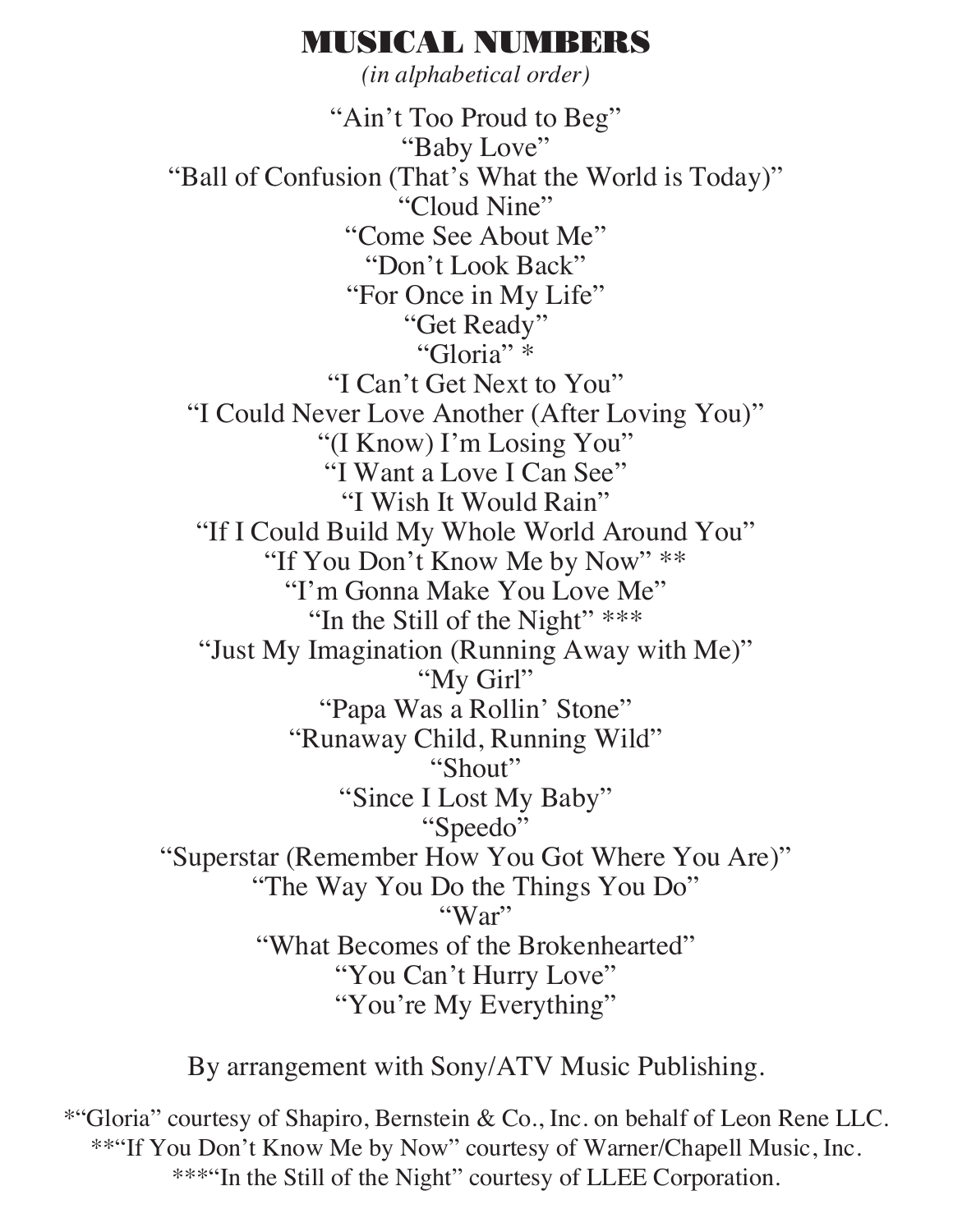#### **ORCHESTRA**

*Conductor/Keyboard 1*—JONATHAN "SMITTI" SMITH *Associate Conductor/Keyboard 2*—DARRYL G. IVEY *Guitar*—CARL BURNETT; *Bass*—LEO SMITH; *Drums*—QUINTON "Q" ROBINSON

*Music Coordinator*—John Miller; *Music Preparation*—Steven M. Alper; *Keyboard Programmer*—Randy Cohen; *Associate Keyboard Programmer—*Tim Crook

#### **EAST LANSING MUSICIANS**

*Violin/Concertmistress*—Yvonne Lam; *Violin/Viola*—Joseph Deller; *Reeds*—Donell Snyder; *Trumpet/Flugel Horn*—Walter White; *Trombone*—Denis Jiron; *Percussion I*—Steven Wulff; *Percussion II*—Brendan Betyn; *Local Musician Contractor*—Richard Sherman



The use of any recording device, either audio or video, and the taking of photographs, either with or without flash, is strictly prohibited. Please turn off all electronic devices such as cellular phones, pagers and watches.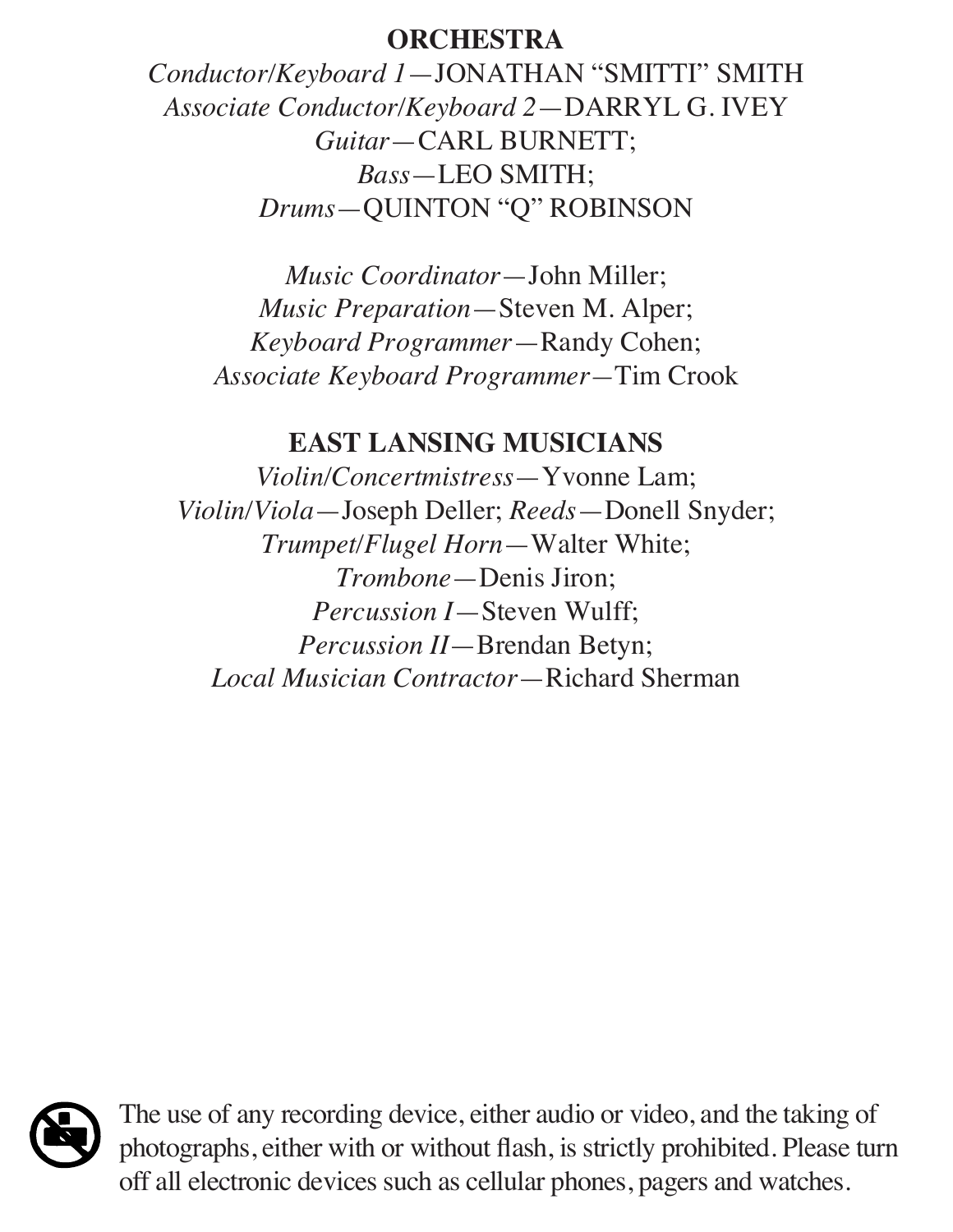**JALEN HARRIS** (*Eddie Kendricks*) is an accomplished singer, actor, and model, first being discovered on season ten of Fox's "American Idol." Jalen has been cast and seen for various television programs, national publications, and films like Fist Fight (Warner Bros) and most recently Jordan Peele's LoveCraft Country (HBO). He is a former Simba standby actor for the Tony Award winning and critically acclaimed Disney's The Lion King North American Broadway Tour. Jalen is also a latin/rnb crossover recording artist with records produced by Grammy Award winning producer/engineer Mack Woodward (Beyonce). Jalen is thankful and considers himself blessed to portray the Icon Eddie Kendricks. "Thanks to God, my family, WLP, and my incredible management." @jalenuniversal.

**HARRELL HOLMES JR.** (*Melvin Franklin*). A native of Saginaw, Mich. This triple threat is a graduate of AMDA. Making his tour debut, Harrell is a true throwback to the days of charismatic live bands and legendary soul artistry. His credits include "Star Search," "American Idol" and *The Watching* (film). He is a Motown Scholarship and Stevie Wonder Scholarship winner. "Ever since I was 8 years old, I've wanted to be a Temptation, to now have that opportunity to bring their story to life is a dream come true."

**MARCUS PAUL JAMES** (*Otis Williams*) has been seen in Broadway's *Ain't Too Proud: The Life and Times of the Temptations*, *Motown: The Musical*, Lin-Manuel Miranda's Tony Award- winning *In the Heights*, Jonathan Larson's Tony Awardwinning *Rent*. TV/film credits include *Collateral Beauty*, *Rent: Filmed Live*, "The Wiz Live!," Oscar-nominated and Grammy-winning *The Greatest Showman*, "tick tick…Boom" Netflix, *Dear Evan Hansen*, *In the Heights*. As a recording artist, his albums are available on iTunes, CDBaby and all streaming platforms. For more info visit marcuspauljames.com.

**JAMES T. LANE** (*Paul Williams*). West End: *The Scottsboro Boys*, *A Chorus Line* (Palladium, revival). Broadway: *Kiss Me, Kate* (Paul); *King Kong*; *The Scottsboro Boys* (Ozie Powell/Ruby Bates); *Chicago*; and *A Chorus Line* (Richie). National tours: *Jersey Boys*, *Cinderella*, *Fame*. Regional: *Mary Poppins* (Bert) Drury Lane Chicago, *The Wiz* (Tin Man), *Chicago* (Billy Flynn) Muny, *James Conceived*. Wrote and performed his one man show *Triple Threat: A Play That Moves and Sings*. Streaming information, booking, as well as performance dates available at jamestlane.com. Mr. Lane teaches music, theater and dance when and wherever anyone will let him! IG: @jamestlane.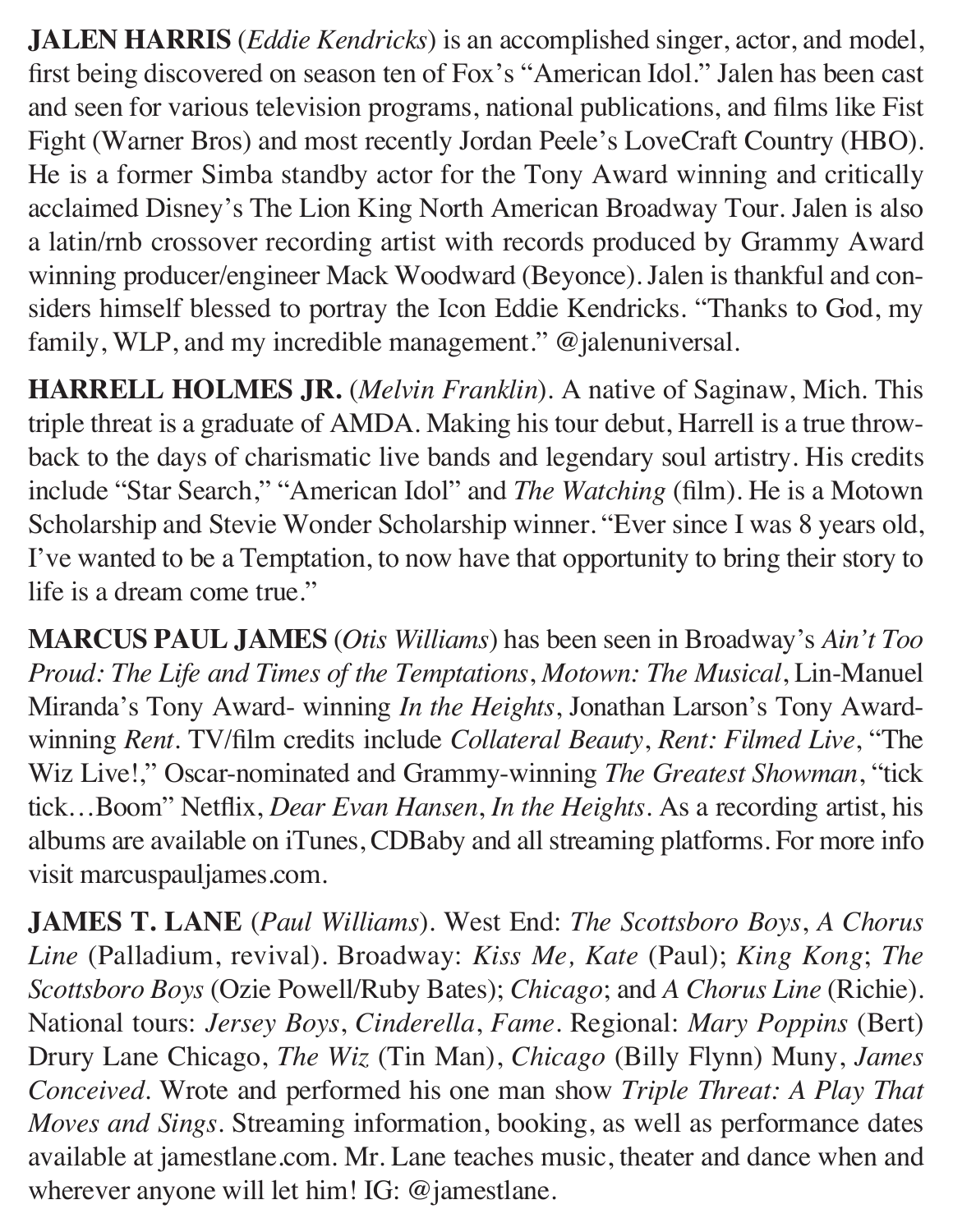**ELIJAH AHMAD LEWIS** (*David Ruffin*). Multi-award-winning singer, actor, songwriter and arranger. Broadway: *Motown*, Tony Award-winning *Ain't Too Proud*. Tours: *Motown* (first and second national); *Mama, I Want To Sing!* (Japan). TV/film: "Power Book III: Raising Kanan"; *B-Boy Blues*; *Mama, I Want to Sing!*; *America* (starring Rosie O'Donnell), The Grammys. Music: SZA, Chance the Rapper, Ariana Grande, James "JT" Taylor, Cissy Houston, Madonna. Thanks to family and my team. To my mentor/friend Cicely Tyson, this is for you! IG: @elijah.ahmad.lewis. elijahahmadlewis.com.

**MICHAEL ANDREAUS** (*Berry Gordy*). Broadway: *A Soldier's Play*  (Roundabout). Off-Broadway: *Love and Yogurt* (NY Theatre Barn). NY: *Savage*  (NYMF). Regional: *Ragtime* (Theatre Aspen), *Rock of Ages* (Lyric Theatre of Oklahoma). Film/TV: *Finding Carlos*, "When They See Us" (Netflix). BM: University of Central Oklahoma. Thanks to his family and friends, his agents at Headline Talent and his manager LK. IG: @michael\_andreaus.

**GREGORY C. BANKS JR.** (*Lamont*) is elated to be making his national tour debut! Previous credits include *After Midnight* (singer/dancer), *In the Heights*  (Benny, Laredo Theater Guild), *Dreamgirls* (Wayne), Toby's Dinner Theatre. Education: Howard University B.F.A. musical theater 2017. Thank you, Mom and Dad, we did it!

**BRIAN C. BINION** (*Swing*) is overjoyed to be a part of the *ATP* family, telling the story of such an iconic group. His show credits include Broadway: Disney's *The Lion King*. Regional: *Kinky Boots*, *West Side Story*, *After Midnight*, *A Soldier's Tale*, *Man of La Mancha* (UNCSA 2013) IG: @Bbinion13.

**REED CAMPBELL** (*Shelly Berger*). Born and raised in San Francisco, Calif. Theater: *Comedy of Errors* (Shakespeare in the Park), *Important Hats of the Twentieth Century* (MTC), *Nice Work If You Can Get It* (nat'l tour), *Bullets Over Broadway* (Ogunquit). TV/film: "Orange Is the New Black," "The Marvelous Mrs. Maisel." Co-creator, "BrOdway." IG: @iamreedcampbell.

**LAWRENCE DANDRIDGE** (*Smokey Robinson/Damon Harris*). Lawrence has a long list of performance credits headlined by his role of TJ in the second national *Sister Act* tour. Dandridge writes and directs original works with Aurway Repertory Theatre in N.J., which he is the co-founder/creative artistic director.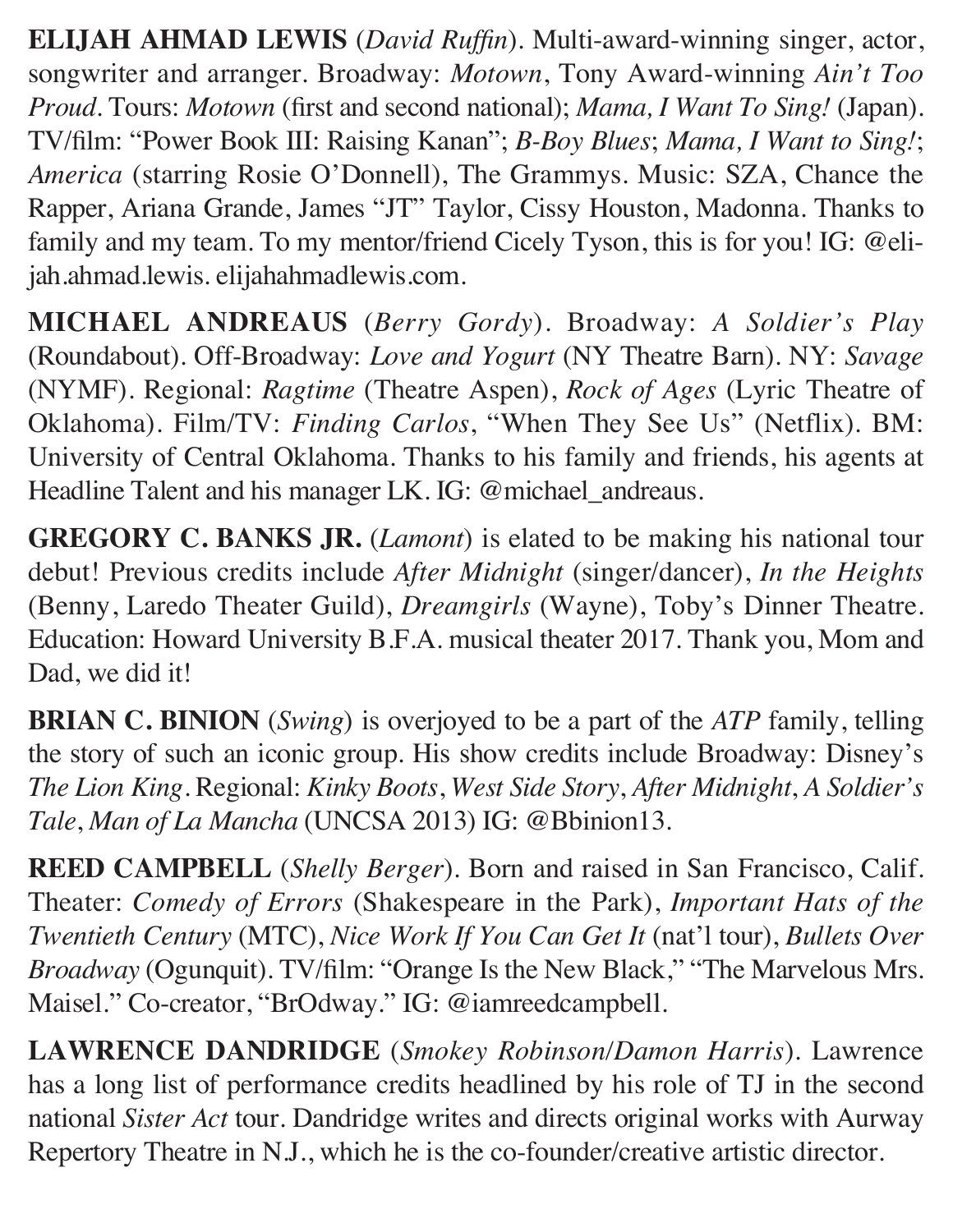**SHAYLA BRIELLE G.** (*Mama Rose, Florence Ballard, Tammi Terrell*) is thrilled to be bringing this incredible story around the country. She is a proud native of Cincinnati, Ohio and studied music theater at Baldwin Wallace University. Thank you to Mom, Dad, Tara Rubin Casting, Lakey Wolff & Co, and the entire support system. Glory to God!

**TRESTON J. HENDERSON** (*Swing*) is a 2020 B.F.A. musical theater graduate from Austin Peay State University and he is so excited to be making his national tour debut with *Ain't Too Proud*. He would like to thank God, his mom, step-dad, family, friends and LG Talent Management for their continued support! Wear ya mask. IG: @treston.henderson.

**NAJAH HETSBERGER** (*Josephine*) is thrilled to be joining her first national tour! She is a recent graduate of Montclair State University (B.F.A. MT '21). Professional credits include Berkshire Theater Group (*Godspell*, *All Good Gifts*, *Nina Simone: Four Women*, *Sweet Thing*). She thanks her family, DGRW, LINK and God.

**DEVIN HOLLOWAY** (*Richard Street*) is grateful and honored. A native of New Orleans, Devin Holloway has performed across the United States and internationally. Tours: Tap Brother 1 in *After Midnight* (Norwegian Escape), Minstrel in *Something Rotten!*, Jackie Wilson in *Motown*, Margaret Mead in *Hair* (European tour), *42nd Street* and *Sesame Street Live!*: MNF. Much Love to my family, and friends, Work Light Productions, Tara Rubin Casting, FSE, and the *ATP* creatives. devinholloway.net. IG: @thedevinholloway.

**ANTWAUN HOLLEY** (*Swing*). Cleveland, Ohio native delighted to return to the stage in this production of *Ain't Too Proud*. Credits include *The Book of Mormon*  (international/national tours), Lin Manuel's *21 Chump Street*, Youth's *Passing Strange* and Jackie and Andrew Lippa's *The Wild Party*. Training: Baldwin Wallace Conservatory. #MAKTUB #REDBALLON.

**KYSHAWN LANE** (*Swing*) is thrilled to be sharing this iconic story. Past fav credits include: *Junie B. Jones* (tour), *Hairspray* (Papermill playhouse/tour/NV), *Memphis* (tour), *Personality* (regional premiere) *Dreamgirls, All shook up,* and *Joseph*…*Dreamcoat*. Special thanks to Tara Rubin casting, family, friends and Matthew for your continuous love and support. Mom, you're gonna love this one.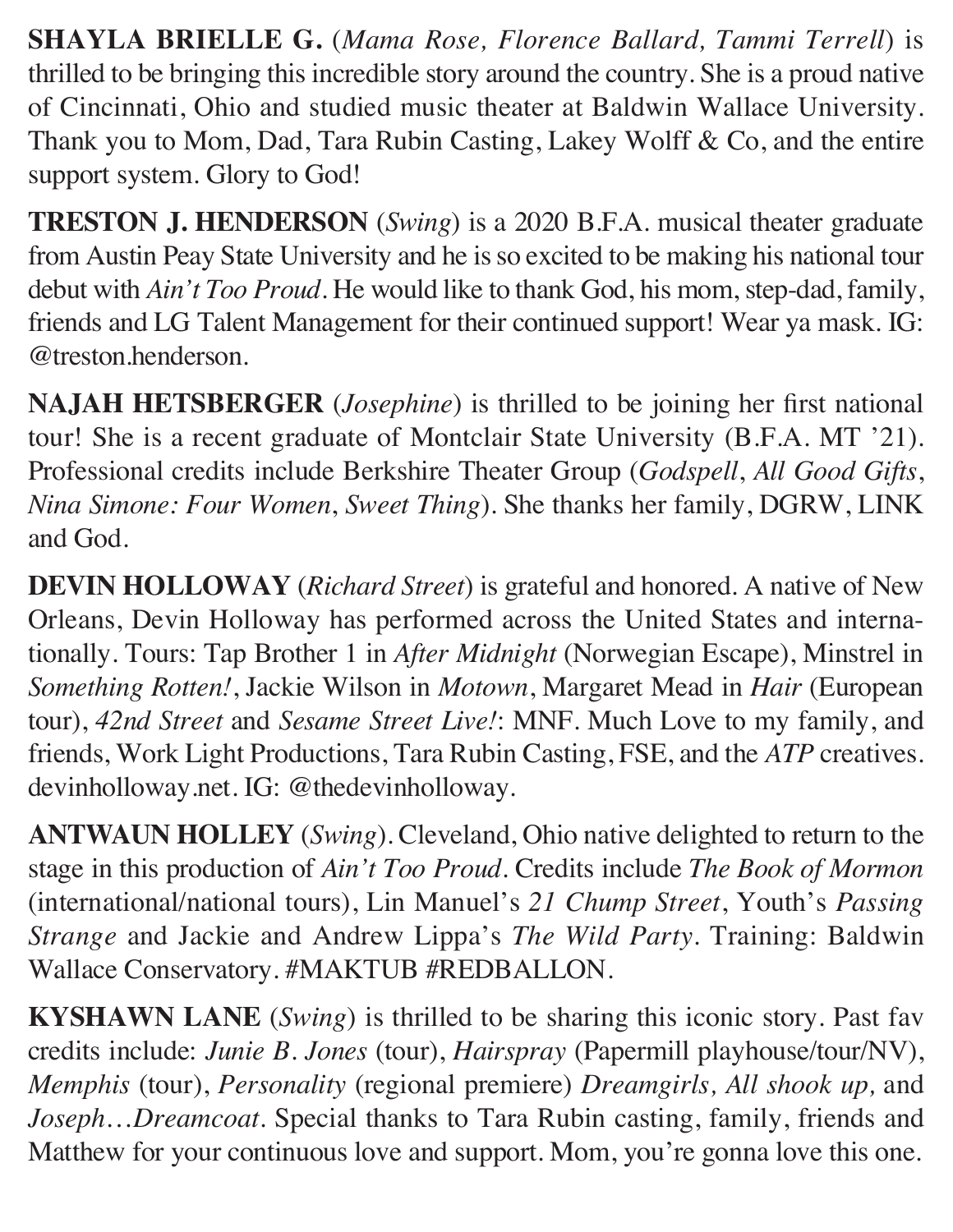**TRACI ELAINE LEE** (*Johnnie Mae, Mary Wilson*). National tour: *Beautiful*. Off-Broadway: *Safeword*. Select regional: *Dreamgirls*, *In the Heights*, *Fortress of Solitude* (Dallas Theater Center), *A Wonderful World* (Miami New Drama), *Les Misérables* (ZACH Theatre), *Little Shop of Horrors* (Cape Playhouse). Voiceover: Whataburger, Indeed. B.F.A. MT SHSU. Thanks to AAG! For Daddy, Ma and my village. With everlasting love for my Papa Lee. IG: @tracelaine.

**BRETT MICHAEL LOCKLEY** (*Al Bryant, Norman Whitfield, Dance Captain*). A Baltimore, Md. native, is thrilled to be a part of *Ain't Too Proud*! Credits/ national tour: *Cats*, *Motown The Musical*. Regional: *Beauty and the Beast* (Paper Mill), *My Fair Lady* (Fireside Theatre). International: *A Chorus Line* (Shanghai). Thanks to God, my family, friends and agents at Avalon! IG: @Brett.Lockley.

**CHANI MAISONET** (*Swing, Assistant Dance Captain*) is so excited to be joining the *Ain't Too Proud* fam! (national tour debut). She is a vocal performance graduate of Kennesaw State University. Credits: *Becoming Nancy* and *Ever After*  (Alliance Theatre). All the love to my family, friends, and all the honor to God. Let's groove!

**HARRIS MATTHEW** (*Dennis Edwards, Fight Captain*) is making his national tour debut and thrilled to take The Temptations across America! Broadway: *Summer: The Donna Summer Musical*, *Frozen*. International: *Hair* (Sydney Opera House), *Vegas! The Show*. He is thankful for God, Mother Dearest, love, boobas and LDC! IG: @harrismturner.

**DERI'ANDRA TUCKER** (*Diana Ross*). A New Orleans native, former NFL cheerleader (N.O. Saints), and graduate of Dillard University. Tours (U.S./Int.): *Rent* (Mimi Marquez) and *Dreamgirls*. Sending love to my family and friends, Take3Talent, Tara Rubin Casting, WLP and the ATP creatives. My performance is dedicated to my late father Derrick Mushatt. IG: @Ms. Deri.

**ANDREW VOLZER** (*Assistant Stage Manager, Swing*) is thrilled to be making his national tour debut. Recent credits: *The Secret Garden* (CCM), *Glory Denied*  (Kentucky Opera), Junior Theater Festival (iTheatrics). He's a graduate of CCM with a B.F.A. in stage management. He is grateful to his family and friends for all their love and support.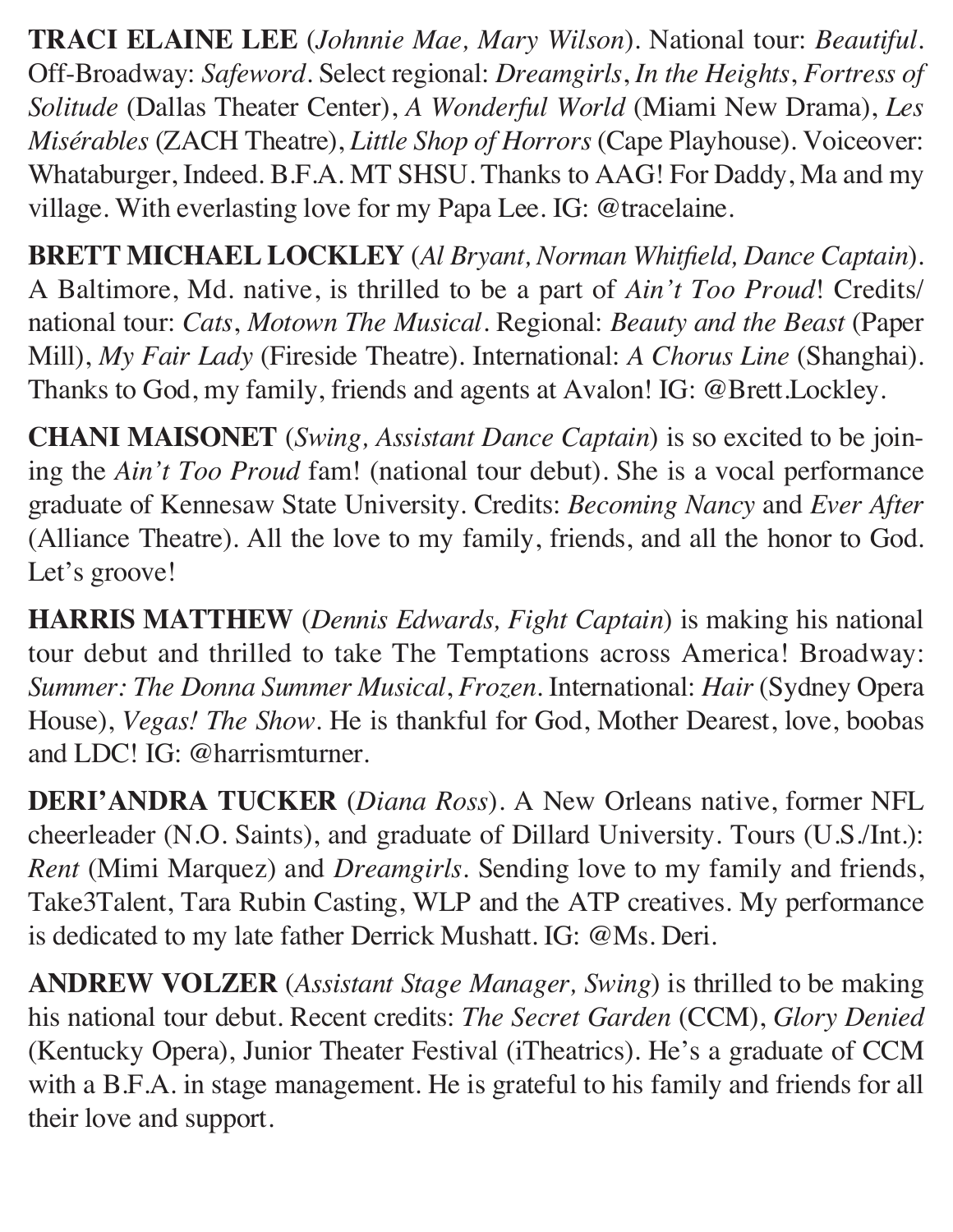**DOMINIQUE MORISSEAU** (*Book Writer*) is the author of *The Detroit Project*  (a three-play cycle): *Skeleton Crew* (Atlantic Theater Company), *Paradise Blue*  (Signature Theatre) and *Detroit '67* (The Public Theater, Classical Theatre of Harlem and NBT). Additional plays include *Pipeline* (Lincoln Center Theater), *Sunset Baby* (Labyrinth Theater), *Blood at the Root* (National Black Theatre) and *Follow Me to Nellie's* (Premiere Stages). She is also the Tony-nominated book writer on the Broadway musical *Ain't Too Proud—The Life and Times of the Temptations* (Imperial Theatre). TV/film projects: she most recently served as co-producer on the Showtime series "Shameless." She's currently developing projects with Netflix, HBO and A24, and wrote the film adaptation of the documentary *Step* for Fox Searchlight. Awards include Spirit of Detroit Award, PoNY Fellowship, Sky-Cooper Prize, TEER Trailblazer Award, Steinberg Playwright Award, Audelco Awards, NBFT August Wilson Playwriting Award, Edward M. Kennedy Prize for Drama, Obie Award (two), the Ford Foundation Art of Change Fellowship, and was named one of *Variety*'s Women of Impact for 2017–18 and a recipient of the 2018 MacArthur Genius Grant.

**OTIS WILLIAMS** (*Original Temptation/ Author of The Temptations/Executive Producer*) is a five-time Grammy Award-winning singer, and a songwriter, author, producer and executive producer, born in Texarkana, Texas and raised in Detroit. Recognized as the founding and sole surviving original member of The Temptations, one of the most prolific musical institutions of all time. Williams, a Rock and Roll Hall of Famer, rose to superstardom after the group released the Grammy Hall of Fame mega-hit "My Girl" in the '60s. Today, The Temptations are one of the greatest brands worldwide and their presence across multi-media platforms has never been more vivid. Williams' life story was originally chronicled in his critically acclaimed autobiography, *Temptations*, and then sourced for the Emmy Award-winning television "The Temptations," which he co-produced and is still on air or streaming every day somewhere in the world. Now, Williams' personal story is the source for the Broadway theatrical release, *Ain't Too Proud* and he serves as an executive producer. Named the #1 R&B Artists of All Time (*Billboard*), The Temptations throughout their evolution, have released countless chart hits, many American masterpieces. The Temptations are celebrating their 60th anniversary with a global concert tour, and Williams executive produces, writes and sings for a new *TEMPTATIONS 60* album, coming next year.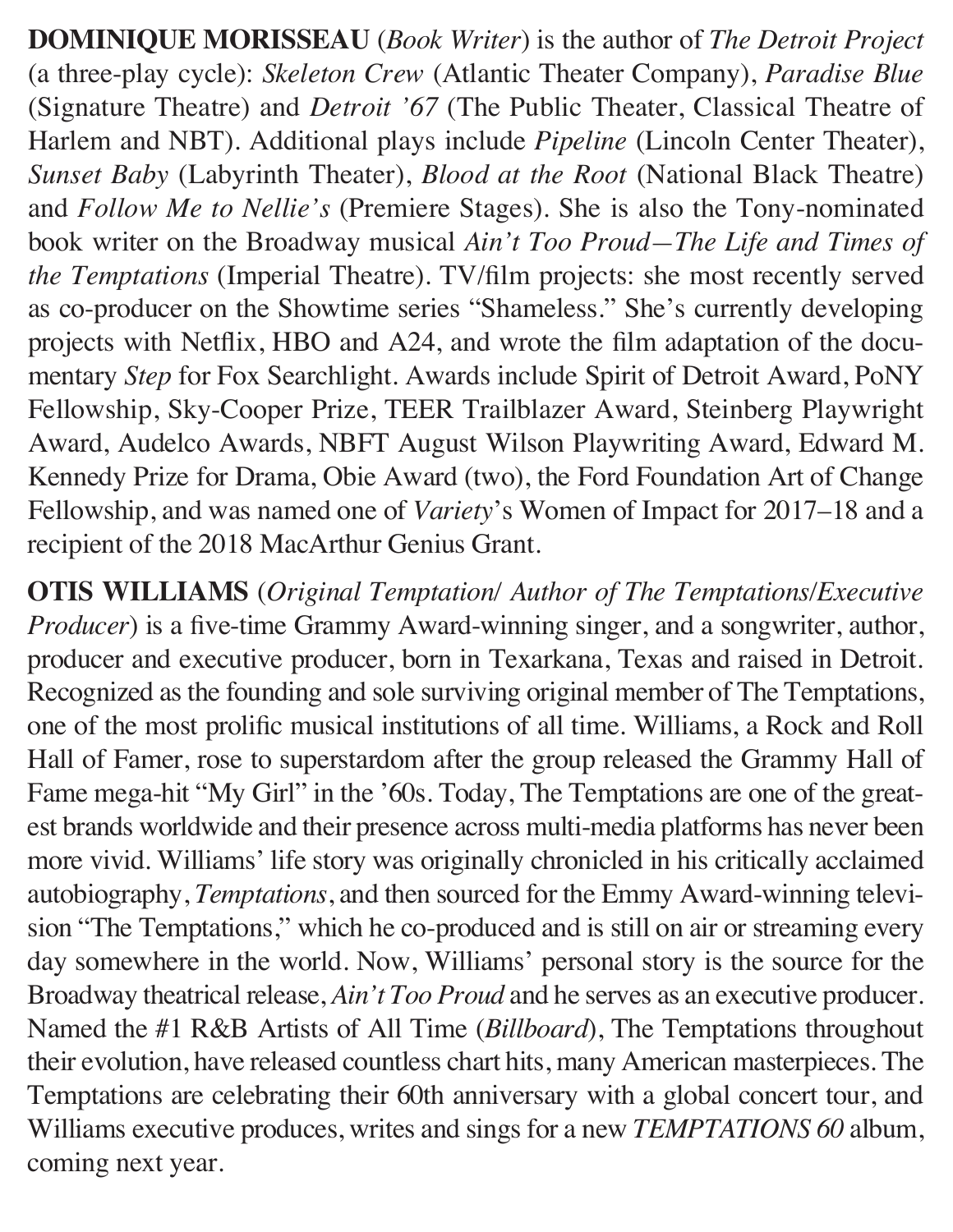**SONY/ATV MUSIC PUBLISHING** (*Music Licensing*). Established in 1995, Sony/ATV Music Publishing is the world's leading music publisher. It owns or administers more than 3 million copyrights, including those of EMI Music Publishing and iconic music catalogs such as Leiber & Stoller, Mijac Music, Motown and Famous Music. In addition, it represents the copyrights of such legendary artists as The Beatles, Leonard Cohen, Bob Dylan, Marvin Gaye, Michael Jackson, Carole King, Queen, The Rolling Stones, Sting, Hank Williams and Stevie Wonder. Its contemporary roster includes The Chainsmokers, Drake, Calvin Harris, Lady Gaga, P!nk, Ed Sheeran, Sia, Sam Smith, Taylor Swift, Kanye West and Pharrell Williams.

**DES MCANUFF** (*Director*) is a two-time Tony Award-winning director and former artistic director of Canada's Stratford Festival. He is also director emeritus of La Jolla Playhouse, where as artistic director he staged over 30 productions of classics, new plays and musicals. He's co-founder of Broadway's Dodgers. Broadway: *Ain't Too Proud: The Life and Times of the Temptations*, *Summer: The Donna Summer Musical*, *Doctor Zhivago*, *Jesus Christ Superstar*, *Guys and Dolls*, Aaron Sorkin's *The Farnsworth Invention*, *Jersey Boys* (Tony and Olivier awards: Best Musical), Billy Crystal's *700 Sundays* (Tony Award: Best Special Theatrical Event), *Dracula the Musical*, *How to Succeed…*, *The Who's Tommy*  (Tony and Olivier awards: Best Director), *A Walk in the Woods*, *Big River* (Tony Awards: Best Director, Best Musical). Selected New York: *Fetch Clay, Make Man*  (NYTW); multiple productions at The Public and BAM. Stratford highlights: *A Word or Two*, *Caesar and Cleopatra*, *The Tempest* (all with Christopher Plummer). Opera: *Faust* (The Met, ENO). TV: "700 Sundays" (HBO). Film: *Cousin Bette*  (with Jessica Lange, director), *The Iron Giant* (producer, BAFTA Award) and *Quills* (executive producer). In 2011, he was honored with a doctorate from Ryerson University where he attended theater school. In 2012, he was awarded Canada's Governor General's National Arts Center Award and the Order of Canada.

**LOGAN VAUGHN** (*Associate Director*) is a New York based artist and director of new work. In 2008 Logan was awarded the Goodman Theatre's prestigious Joyce Arts Fellowship in Casting and subsequently worked as a casting director in the Tony Award-winning theater's casting department for five seasons. In addition to the Goodman, she led casting for Oregon Shakespeare Festival, Berkeley Repertory, Cardinal Stage and Notre Dame Shakespeare Festival. Logan was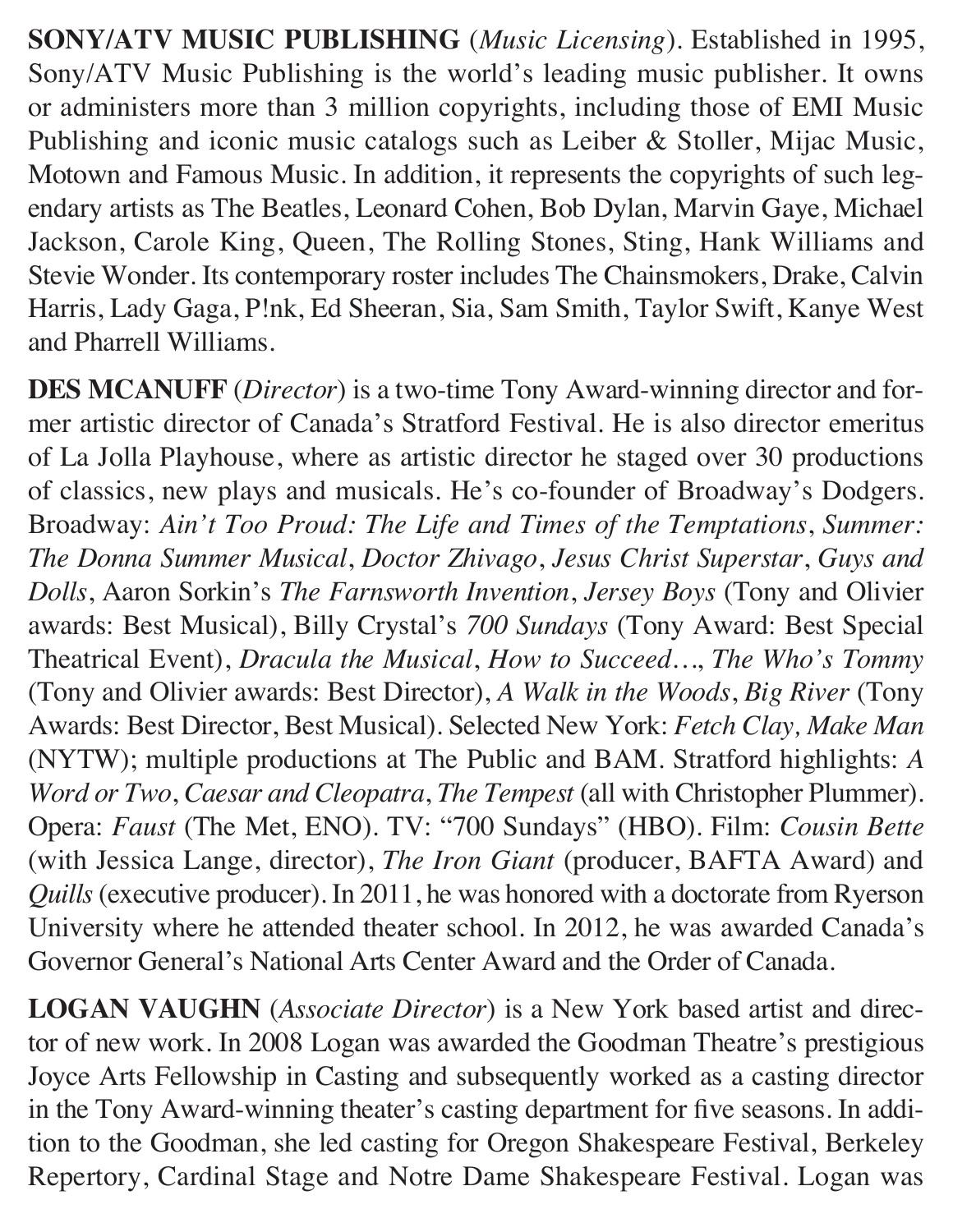Playwrights Horizons Director in Residence 2012–2013. In 2012 Logan was also named a member of the Director's Lab, Lincoln Center. As a director she has worked with The Public Theater, MCC Theater, Sundance, Kansas City Rep Theatre, Alabama Shakespeare Festival, The Apollo Theater, Geva Theatre, Playwrights' Center, The Playwrights Realm, Mosaic Theater, National Black Theatre and NYU Tisch School of the Arts. Her work in film includes assisting the Academy Award-winning producing team behind *Precious* and *Monster's Ball* as well as serving as head of casting for several award-winning independents. Logan received a 2019 Outer Critics Circle nomination for Best Direction of a Play for the New York Premiere of Loy A. Webb's *The Light* at MCC Theater and won *Broadway World*'s 2019 Outstanding Play Production for the world premiere of *America v. 2.1: The Sad Demise & Eventual Extinction of the American Negro* by Stacey Rose. And most recently directed the world premiere of *Legacy Land* (The Kilroys List 2020) by Stacey Rose at Kansas City Repertory Theatre. Logan is a professor of acting at the University of Missouri Kansas City. In 2019 Logan was named Associate Artistic Director of Ojai Playwrights Conference.

**BRIAN HARLAN BROOKS** (*Tour Resident Director*). Born in Pittsburgh, Pa., raised in Teaneck, N.J. Training: Dance Theatre of Harlem, The Ailey School; acting at William Esper Studios. Performing in dance companies, theaters and TV/ film productions: Philadanco, Deeply Rooted Chicago Dance Theater, Donald Byrd/The Group, Earl Mosley's Diversity of Dance, Oprah Winfrey's *The Color Purple* first national tour, "Boardwalk Empire," "Tormenting the Hen." Dir. Ailey Camp Missouri. Assoc. choreographer: *Motown: The Musical* on Broadway and all U.S./U.K. tours. Assoc. choreographer: Born For This, First Noel. Co-dir.: One Harlem Night. Dir.: While I Have the Floor. Assoc. dir. of *Jesus Christ Superstar* tour. Res-dir: *Ain't Too Proud* tour. Dir. Work Equity Action for Work Light Productions

**SERGIO TRUJILLO** (*Choreographer*) is the recipient of a Tony Award for *Ain't Too Proud—The Life and Times of The Temptations* and an Olivier Award for *Memphis: The Musical*. Broadway: *Ain't Too Proud* (Tony/NAACP Award, Outer Critics Circle/Chita Rivera nominations), *On Your Feet!* (Tony Award nominee, Outer Critics Circle/Astaire awards), *Memphis: The Musical* (Olivier/OCC Award, Drama Desk/Astaire Award nominations), *Jersey Boys* (Olivier/Drama Desk/OCC/ Greenroom/Dora nominations), *Summer: The Donna Summer Musical* (Chita Rivera/NAACP Award), *A Bronx Tale* (Chita Rivera Award nomination), *The*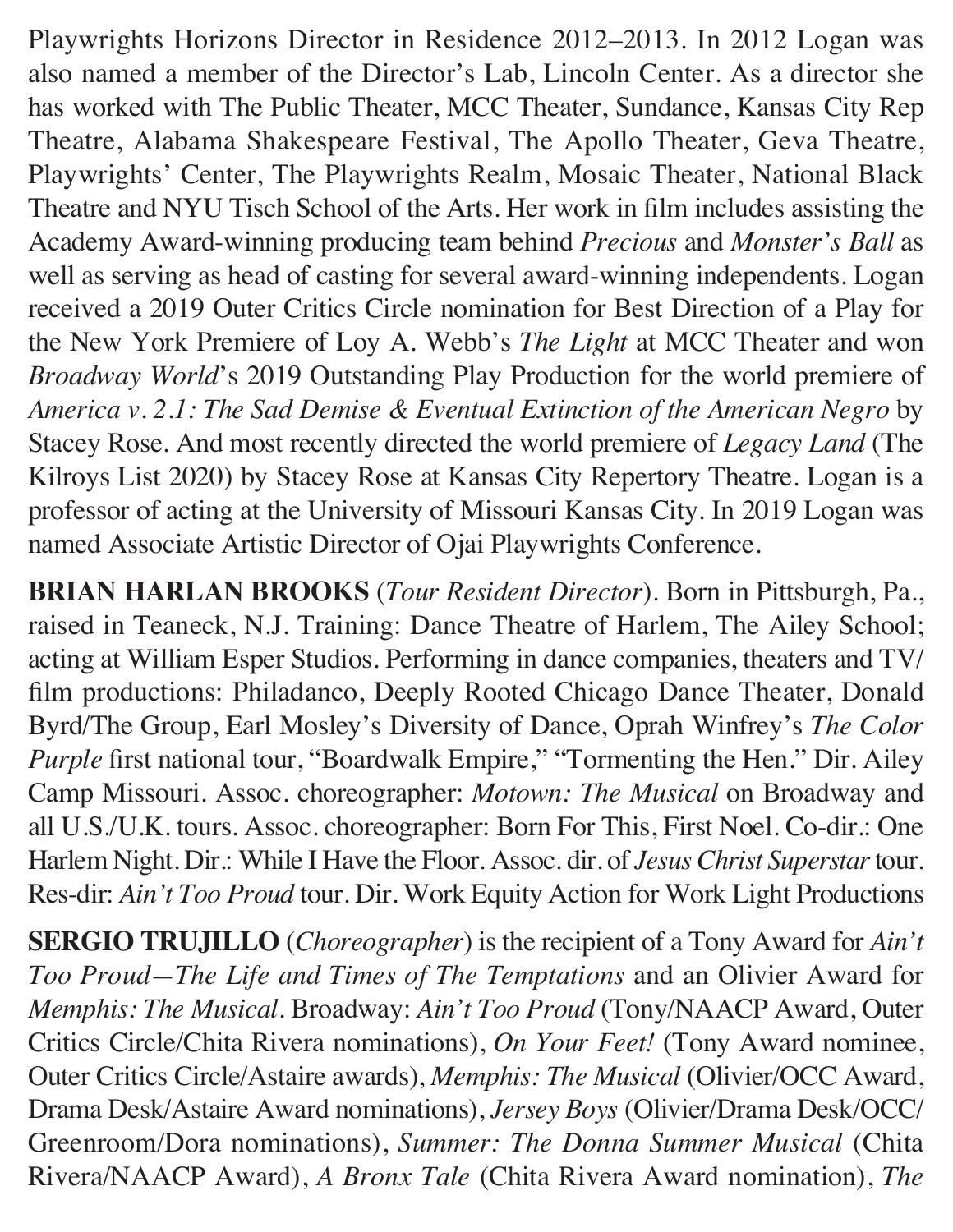*Addams Family*, *Next to Normal*, *Hands on a Hardbody* (Drama Desk nomination), *Leap of Faith* (Drama Desk nomination), *Guys and Dolls* (Astaire Award nomination) and *All Shook Up*. Director/choreographer: Cirque du Soleil's *Paramour*  (Stage Entertainment), *Arrabal* (A.R.T., Elliot Norton Award), *Gloria Estefan on Broadway* (Minskoff Theatre), *Flashdance: The Musical* (national tour). Other theater: *Invisible Thread* (Second Stage, Astaire Award nomination), *Carmen: An Afro-Cuban Musical* (Olney Theatre, Helen Hayes Award nomination), *Freaky Friday* (Signature Theatre) and *The Wiz* (La Jolla Playhouse). International credits: Disney's *Tarzan* (Stage Entertainment), *Peggy Sue Got Married* (West End), *West Side Story* (Stratford Festival). TV credits: "Annie Live" for NBC, Kennedy Center Honors, 2021 Tony Awards, "Christmas in Rockefeller Center" (Emmy nominee).

**KENNY SEYMOUR** (*Music Supervisor and Arrangements*). Broadway/Off-Broadway: Tony Award-winning Best Musical *Memphis* (music director/conductor), *Amazing Grace* (orchestrator), *Marley* (music supervisor/arranger/ orchestrator), Carnegie Hall's *A Time Like This: Music For Change* (music director, music supervisor, and arranger/orchestrator), *Half Time: The Musical* (dance music arranger/ electronic music producer), *Tallest Tree in the Forest* (music director/arranger/incidental music), *Scary Musical* (orchestrator), *Hot Feet: The Music of Earth Wind & Fire* (synth programmer), *The Wiz* (La Jolla Playhouse, dance music arranger). Film/TV: *Talking With the Taxman About Poetry* (composer, Global Music Award winner for Best Original Score). Music arranger/orchestrator for television shows on Fox, BET and NBC, including The Inaugural Ball for President Barack Obama. Education: Manhattan School of Music, Berklee College of Music. Kennyseymour.com.

**HAROLD WHEELER** (*Orchestrator*) is a composer, arranger, orchestrator, musical director, musical supervisor and musician. While he may be best known for his 17 seasons as musical director of the ABC show "Dancing With the Stars," Wheeler has received six Tony Award nominations for his Broadway orchestrations. Select Broadway credits include *Side Show*, *Hugh Jackman—Back on Broadway*, *Dirty Rotten Scoundrels*, *Never Gonna Dance*, *Hairspray*, *The Full Monty*, *Dreamgirls*, *The Wiz*, *The Tap Dance Kid* and *Lena Horne: The Lady and Her Music*. Wheeler was the second African-American to conduct the Academy Awards and has done so on four occasions. He earned an Emmy nomination in 2018 for his work on the 90th Academy Awards. Wheeler was also one of two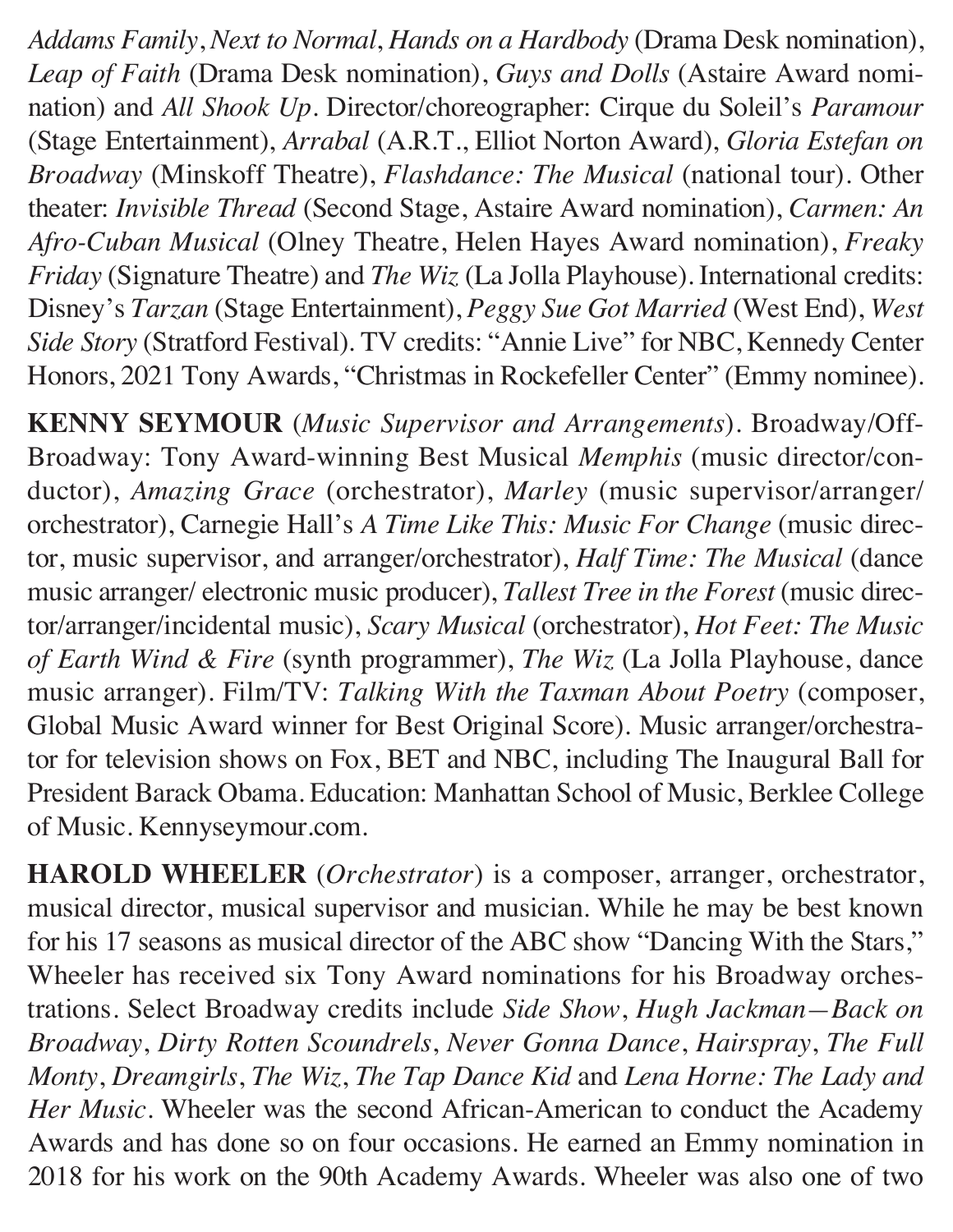conductors during the closing ceremonies of the 1996 Summer Olympics. Wheeler received a NAACP Theatre Lifetime Achievement Award in 2008. He is married to television and Broadway performer Hattie Winston.

**ROBERT BRILL** (*Scenic Designer*). Broadway credits include *Thoughts of a Colored Man*, *Ain't Too Proud: The Life and Times of the Temptations*, *Summer: The Donna Summer Musical*, *Assassins* (Tony nomination), set and club design for the critically acclaimed revival of *Cabaret*, *Jesus Christ Superstar*, *Guys and Dolls*  (Tony nomination), *Buried Child*, *Design for Living*, *A Streetcar Named Desire* and others. His other credits include *Frozen* (Disney California), *The Laramie Project* (BAM and others), as well as numerous opera world premieres, including *Moby-Dick*, *Cold Mountain*, *Everest*, *Doubt* and *The Manchurian Candidate*. He is a founding member of Sledgehammer Theatre, a recipient of the Michael Merritt Award for Excellence in Design and Collaboration and professor of scenic design at University of California San Diego. Visit robertbrilldesign.com.

**PAUL TAZEWELL** (*Costume Design*) designed costumes for original Broadway productions of *Hamilton* (Tony Award); *MJ*; *In the Heights*; *The Color Purple*; *Summer…*; *Escape to Margaritaville*; *Doctor Zhivago*; *Memphis*; *Caroline, or Change*; *Elaine Stritch at Liberty*; *Bring in 'da Noise, Bring in 'da Funk*; *Lombardi*; and *Magic/Bird*. Revivals: *Side Show*, *A Streetcar Named Desire*, *Jesus Christ Superstar*, *Guys and Dolls*, *A Raisin in the Sun* and *On the Town*. Designed "The Wiz Live!" (NBC, Emmy Award 2016), "Jesus Christ Superstar Live!" (NBC), "The Immortal Life of Henrietta Lacks" (HBO) starring Oprah Winfrey, *Harriet*  (Focus Features) and *West Side Story* (Walt Disney Pictures) directed by Steven Spielberg.

**HOWELL BINKLEY** (*Lighting Design*). *Come From Away* (2017 Tony nom.), *A Bronx Tale*, *Hamilton* (2016 Tony winner/2018 Olivier Award winner), *After Midnight* (2014 Tony nom.), *How to Succeed…* (2011 Tony nom.), *West Side Story*  (2009 Tony nom.), *In the Heights* (2008 Tony nom.), *Jersey Boys* (2006 Tony winner), *Avenue Q*, *Parade*, *Kiss of the Spider Woman* (1993 Tony nom./Olivier and Dora Award winner). Co-founder/resident lighting designer Parsons Dance. 2006 and 2016 Henry Hewes Design Awards for *Jersey Boys* and *Hamilton*.

**RYAN O'GARA** (*Associate Lighting Designer*). *Thoughts of a Colored Man*— Broadway, *Clue*, *Night with Janis Joplin*, *MDQ Christmas*, *Juke Box Hero*,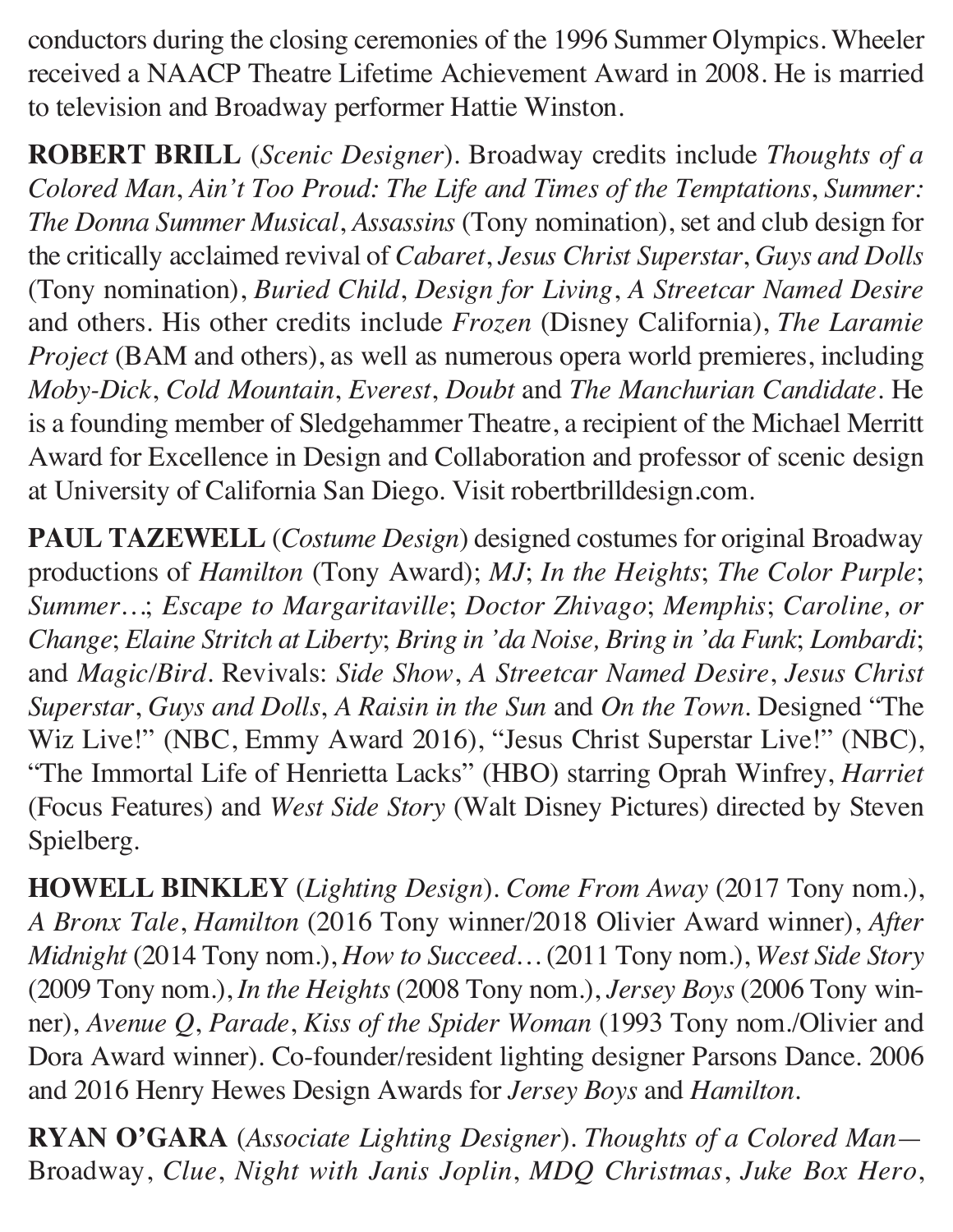Cirque's *Paramour* in Germany, NBCU upfront at Radio City Music Hall. Various productions for NYC Opera, Paper Mill, TUTS, Walnut Street, Drury Lane, Cleveland Play House, Syracuse Stage, Baltimore Center, Signature D.C., New Victory, Capital Rep, Lincoln Center Festival and Bristol Riverside. Associate lighting designer for over 25 Broadway productions, currently: *Ain't Too Proud*, *Come from Away* and *Hamilton*. O'Gara graduated from NCSA. ryanogara.com.

**STEVE CANYON KENNEDY** (*Sound Design*). Broadway sound design credits: *Ain't Too Proud*, (Tony nomination), *On Your Feet!*, *Doctor Zhivago*, *Lady Day at Emerson's Bar and Grill* (Tony Award), *Hands on a Hardbody* (Drama Desk Award), *Jesus Christ Superstar*, *Catch Me If You Can* (Tony nomination), *Guys and Dolls*, *Mary Poppins*, *The Lion King*, *Jersey Boys* (Drama Desk Award), Billy Crystal's *700 Sundays*, *Rent*, *Hairspray*, *The Producers*, *Aida*, *Titanic*, *Big*, *How to Succeed in Business Without Really Trying*, *Carousel* and *The Who's Tommy* (Drama Desk Award).

**PETER NIGRINI** (*Projection Design*) is one of Broadway's pioneering projection designers. His work includes *Beetlejuice*; *Dear Evan Hansen*; *The SpongeBob Musical*; *A Doll's House, Part 2*; and *Fela!* He has also designed extensively in other venues and forms, including *Here Lies Love* and *Grounded* at the Public Theater; *Lucia de Lammermoor* and *Don Giovanni* for Santa Fe Opera; *The Grace Jones Hurricane Tour*, *Blind Date*, and *Deep Blue Sea* for Bill T Jones & the Park Avenue Armory and *Real Enemies* with Darcy James Argue & Secret Society at BAM. Also a founding member of Nature Theater of Oklahoma and is currently designing *MJ* and *KPOP* for Broadway.

**CHARLES G. LAPOINTE** (*Hair and Wig Design*) is an award-winning designer who maintains a highly successful career on stages throughout the United States and abroad. Numerous Broadway, touring, regional theater, West End and international productions, including *Hamilton* (Make-Up Artists & Hair Stylist Guild Award), *Beetlejuice*, *The Cher Show* (Drama Desk Award), *The Band's Visit*, *Anastasia*, *SpongeBob SquarePants* (Drama Desk Award), *Jersey Boys*, *A Gentleman's Guide to Love and Murder*, *In the Heights*. Television: "The Wiz Live!" (Emmy Award nomination), "Jesus Christ Superstar Live!" (Emmy Award nomination and Make-Up Artists & Hair Stylist Guild Award).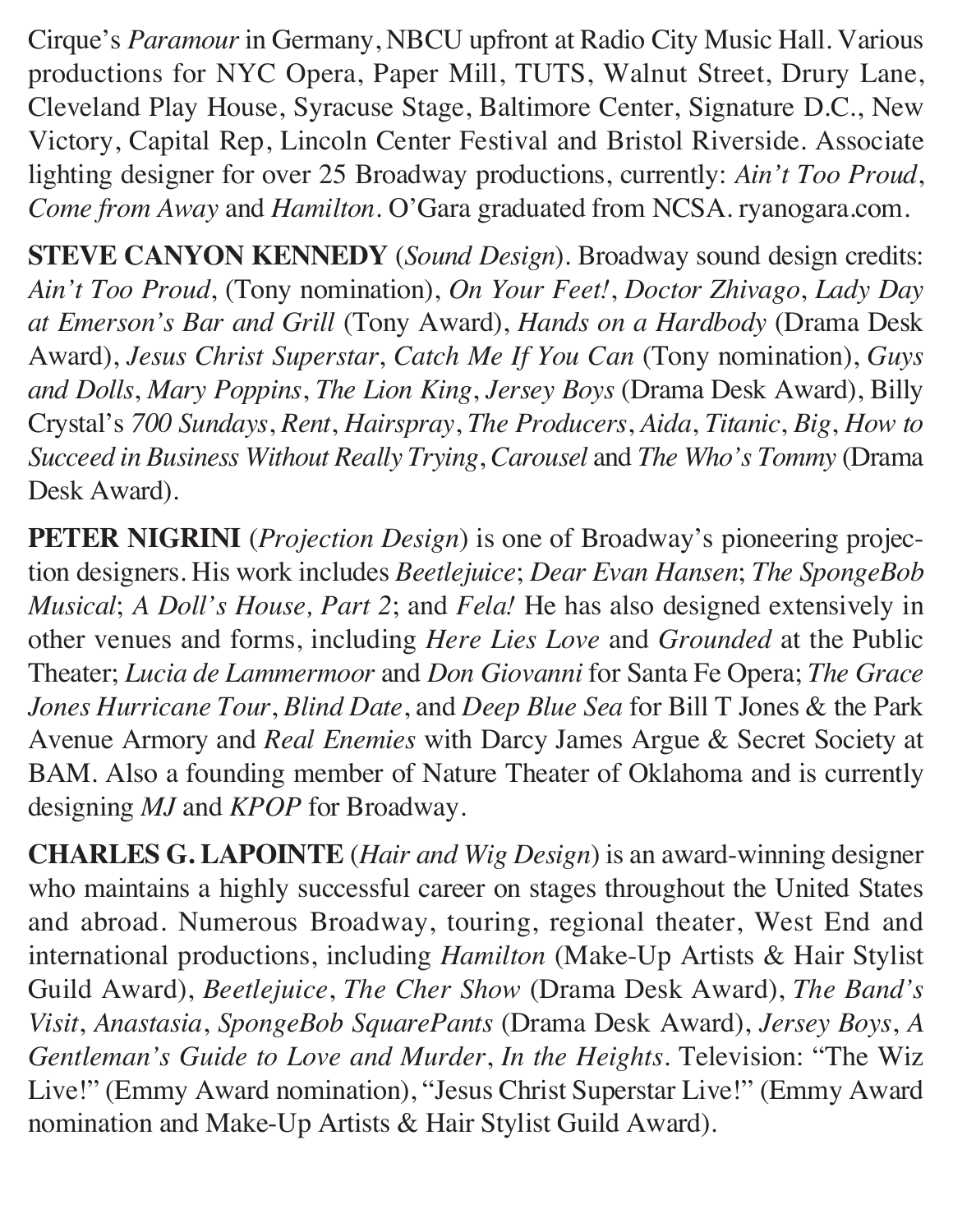**ASHLEY RAE CALLAHAN** (*Associate Wig/Hair Designer*) is an Emmy nominated hairstylist. Her design work includes *Once Upon a One More Time* at Shakespeare Theatre Company, *Evita* at New York City Center, *Mamma Mia!* and *Ebenezer Scrooge's Big Playhouse Christmas Show* at The Buck's County Playhouse and *Dracula: A Comedy of Terrors* at The Maltz Jupiter. Broadway and television associate/assistant designer credits include: *Beetlejuice*, *Jersey Boys Live*, *Ain't Too Proud*, NBC's "Jesus Christ Superstar Live!," *Summer*, *Six Degrees of Separation*, *The Color Purple* revival, *Holiday Inn*, *Beautiful* and *Allegiance*. She has over 30 Off-Broadway and regional associate design credits, including *Jersey Boys* (Off-Broadway & tour), *Anything Goes* (Arena DC), *Amy and the Orphans* (Roundabout), *Sweet Charity* (New Group), *Sousatzka* (Toronto) and *Frozen* (Disneyland).

**STEVE RANKIN** (*Fight Director*). Broadway: *Carousel* (Drama Desk Award, Outstanding Fight Choreography), *Summer*, *All My Sons*, *Memphis*, *Jersey Boys* worldwide, *The Who's Tommy*, *Henry IV*, *Macbeth*, *Twelfth Night*, *Two Shakespearean Actors*, *Getting Away with Murder*, *Anna Christie*, *The Real Inspector Hound*, *The Farnsworth Invention*, *Doctor Zhivago*, *Dracula*, *Guys and Dolls*. Off-Broadway: *Below the Belt*, *The Third Story*, *The Night Hank Williams Died*, *Pig Farm*. Stratford Shakespeare Festival: *Romeo and Juliet*, *Henry V*, *Caesar and Cleopatra*, *Macbeth*, *The Who's Tommy*.

**TARA RUBIN CASTING** (*Casting*). Selected Broadway and national tours: *Six*, *King Kong*, *Summer: The Donna Summer Musical*, *The Band's Visit*, *Prince of Broadway*, *Indecent*, *Bandstand*, *Sunset Boulevard*, *Miss Saigon*, *Dear Evan Hansen*, *A Bronx Tale*, *Cats*, *Falsettos*, *Disaster!*, *School of Rock*, *Bullets Over Broadway*, *Les Misérables*, *Big Fish*, *The Phantom of the Opera*, *Billy Elliot*, *Shrek*, *Spamalot*, *…Spelling Bee*, *The Producers*, *Mamma Mia!*, *Jersey Boys*. Off-Broadway: *Gloria: A Life*; *Smokey Joe's Café*; *Here Lies Love*; *Love, Loss, and What I Wore*, *Trevor the Musical*. Selected regional: Yale Rep, La Jolla Playhouse, The Joe's Café, Old Globe, Westport Country Playhouse, Asolo. Rep. tararubincasting.com

**EDGAR GODINEAUX** (*Associate Choreographer*) nominated for an NAACP Theatre Award for Best Director/Best Choreography for *Memphis the Musical*  (regional larger theater). His choreography can be seen in *Lights Out: Nat "King" Cole* at Geffen Playhouse. Comedy Central pilot starring A wkwafina, "Dancing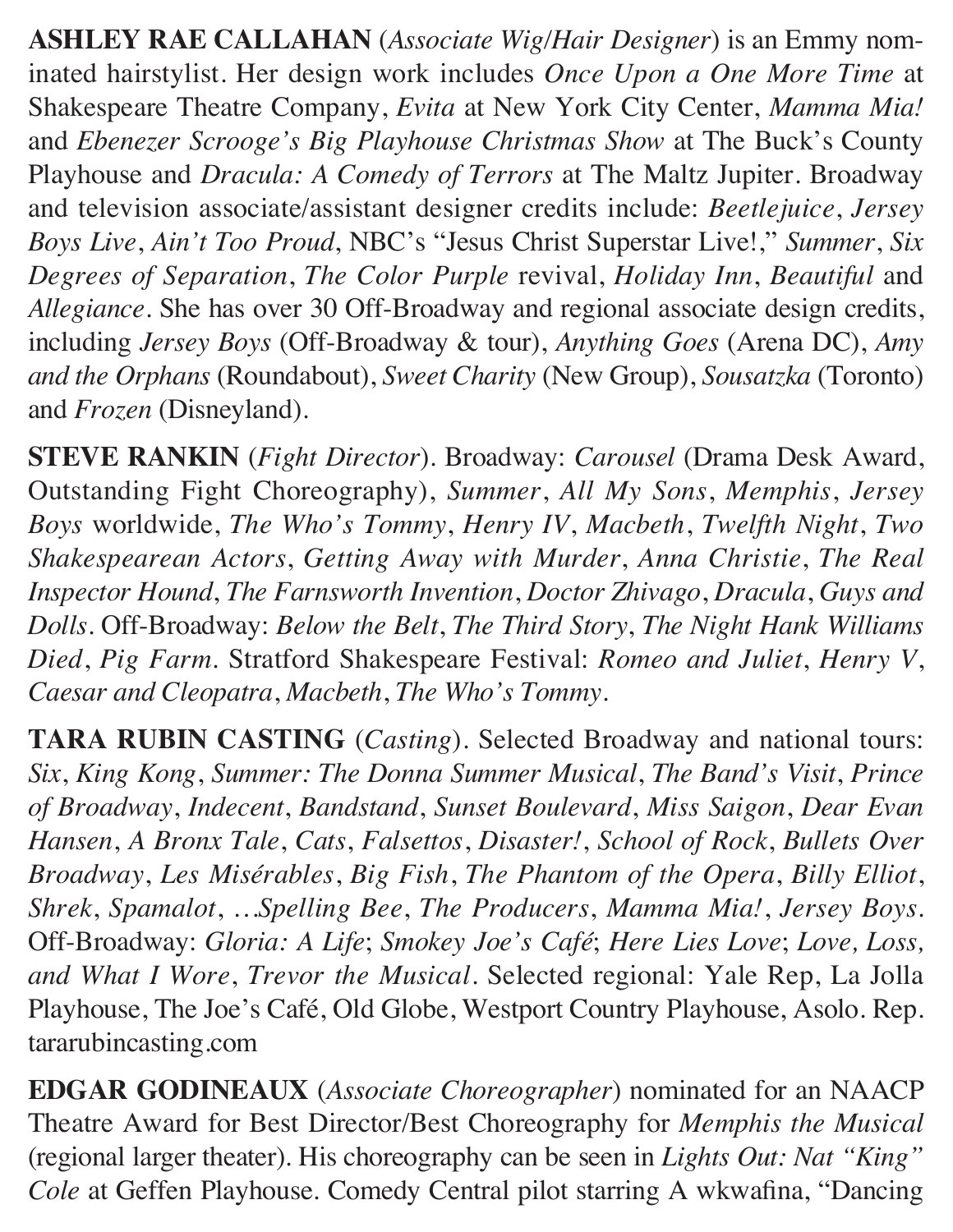With the Stars" with Jason Taylor and Edyta, "SYTYCD" Canada, Nona Gaye videos/tour BET Entertainment, *The Five Heartbeats* in collaboration with the legendary Michael Peters, Color Me Badd tour, *Jersey Boys* the movie and Motown 30th anniversary. He was associate choreographer for the Tony Award-winning Best Musical *Memphis the Musical* (Olivier Award for Best Choreography in the U.K.) and *Leap of Faith* on Broadway. Big thanks to LexikatArtists and WME. Mom, this one's for you. @egoconcepts.

**JOHN MILLER** (*Music Coordinator*). Broadway (over 130 shows, including) *Oklahoma!*, *Gettin' the Band Back Together*, *Summer*, *Beautiful: The Carole King Musical*, *Waitress*, *Jersey Boys*, *Once on This Island*, *Miss Saigon*, *Charlie and the Chocolate Factory*. Studio musician (bass): Leonard Cohen, Madonna, Bette Midler, Eric Clapton, Carly Simon, B.B. King, Portishead, Billy Joel, Bob Dylan. Johnmillerbass.com.

**RANDY COHEN** (*Keyboard Programmer*). has programmed over 80 Broadway shows, including *Hamilton*, *Book of Mormon*, *Dear Evan Hansen*, *Jagged Little Pill*, *Pretty Woman*, *Summer*, *Anastasia*, *In the Heights* and *Kinky Boots*, among others. TV includes HBO/PBS "Sesame Street," "Electric Company."

**STEVE ALPER** (*Music Preparation*). Broadway: *The Lion King*; *Young Frankenstein*; *Spring Awakening*; *Spider-Man*; *Caroline, or Change*; *Ain't Too Proud* and many others. He is the composer of the Drama Desk-nominated *The Immigrant*, and other musicals, incidental scores, film scores and commercials. Author of *Next! Auditioning for the Musical Theatre*, and a conductor, music director, vocal arranger and orchestrator, and is now the proud owner of North Port Music & Bird's Eye Studio in Fla. He thanks his team! knappalper.com.

**JONATHAN "SMITTI" SMITH** (*Music Director Keys 1, Conductor*). Jonathan joined *Ain't Too Proud* on Broadway's opening. Co-creator of Tony/Grammy nominated musical *Swing!* Other: *A Bronx Tale*, *Jersey Boys*, *Thoroughly Modern Millie*, *Imaginary Friends*. Originally from Auburn, Ala., he trained as a jazz pianist in NOLA with jazz patriarch Ellis Marsalis. Thanks to Sheila, Ian and Emmet for constant, soulful support. In memory of Bill, who would've loved this.

**PORT CITY TECHNICAL** (*Production Management*) is a production management company based in Charleston, S.C. Also referred to as "Work Light South," PCT was initially started in 1993 as Technical Theater Solutions by Rhys Williams.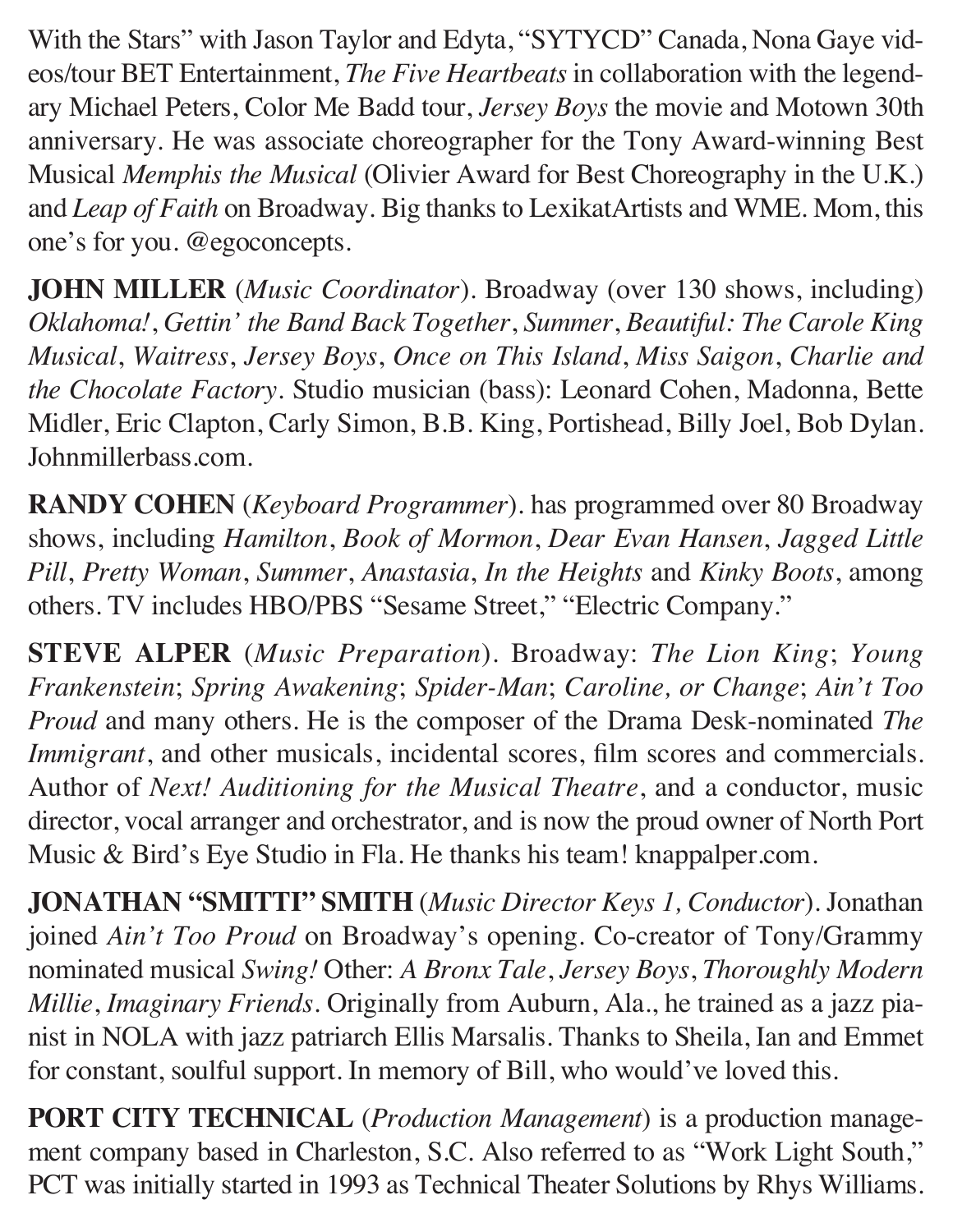TTS worked with WLP on many shows, including *American Idiot*, *Nice Work If You Can Get It*, *In the Heights* and *Avenue Q*. Since the conception of PCT, tours with WLP have included *Mamma Mia!*, *Vocalosity*, *Motown: The Musical*, *R&H's Cinderella*, *Something Rotten!*, *Bandstand*, *Irving Berlin's White Christmas* and the pre-Broadway *Ain't Too Proud: The Temptations Musical*. Current and upcoming tours include *Ain't Too Proud*, *An Officer and a Gentleman*, *The 25th Anniversary Rent Tour* and *Jesus Christ Superstar*.

**MOLLY MEG LEGAL** (*Production Supervisor*). Credits include *Ain't Too Proud (Broadway); Jersey Boys (Broadway, national tour and Chicago company);* the national tours of *SIX: The Musical; The Lion King*; *Mary Poppins*; *Billy Elliot: The Musical*; the 30th anniversary of *Annie*; Cameron Mackintosh's *Oliver!*; and *Love, Janis*. Love and dedication to Mom-Mom, Pop-Pop, Mom and Dad.

**NICOLE OLSON** (*Production Stage Manager*) she/her. National Tours: *What the Constitution Means to Me, Waitress, Beautiful: The Carole King Musical, The Phantom of the Opera, Jersey Boys, Billy Elliot, Irving Berlin's White Christmas*. Regional: *San Jose Repertory* (6 seasons including: *By the Bog of Cats*... with Holly Hunter), TheatreWorks Silicon Valley. B.A.: Theatre, Univ. of Southern California.

**EDMOND O'NEAL** (*Stage Manager*) National Tours: *An Officer and a Gentleman*. Regional credits: The Guthrie, Orlando Shakes, and Lyric Rep. Edmond is honored to have worked in partnership with Broadway and Beyond as well as Black Theatre United. Edmond holds a B.A. from UCF and an M.F.A in Stage Management from Yale School of Drama.

**BIZ CHICA MEDIA** (*Social Media*) is a black and woman-owned full service digital marketing agency founded 14 years ago by Tracy Chapman-Nolan. Select clients include: Disney Theatrical Touring: *Frozen* and *The Lion King*, The Pulitzer Prize winning musical *A Strange Loop* (Broadway 2022), *Wicked*, *Jagged Little Pill*, *Tina: The Tina Turner Musical*, *MJ: The Musical*, Disney/ABC Television Group, The Theatre Leadership Project, Black Theatre United, Google, The RLJ Companies, The McBride Sisters and Williamstown Theatre Festival. www.bizchica.com.

**LINDA J. STEWART** (*Press and Marketing Outreach/Associate Producer*). Broadway/touring: *The Color Purple*, *Fela!*, *Porgy and Bess*, *After Midnight*, *Gin Game*. Touring: *Motown: The Musical*, *Dreamgirls*, Je'Caryous Johnson's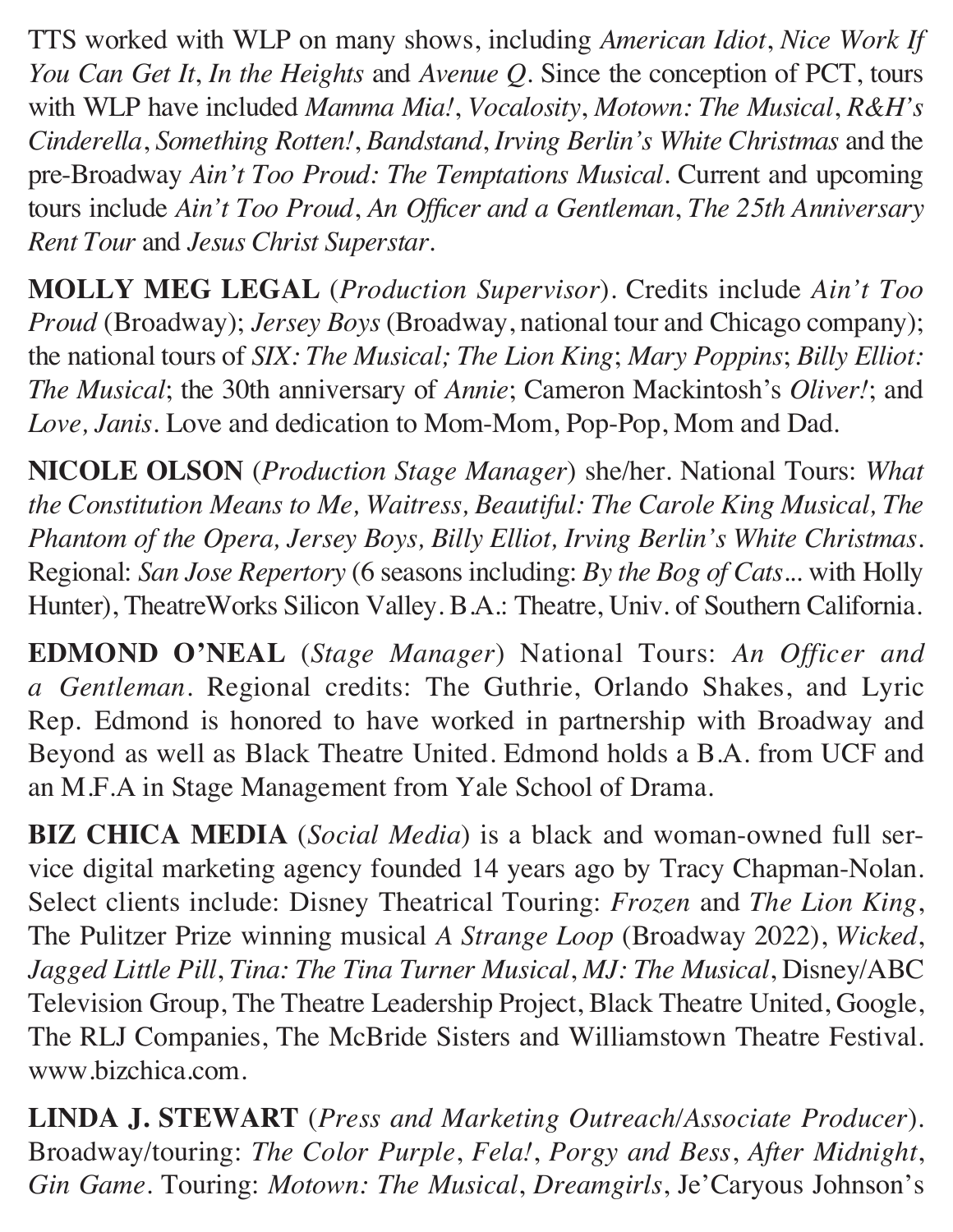*Set It Off*, *Redemption of a Dogg*, *Married But Single*, Tyler Perry's *The Haves and The Have Nots*, *Madea's Big Happy Family*, David E. Talbert's *What My Husband Doesn't Know*. Touring: Snoop Dogg, Jamie Foxx. Film: *Jingle Jangle: A Christmas Journey*, *Almost Christmas*, *Baggage Claim*, *12 Years a Slave*. IG @ljstewartprpro.

**ALLIED GLOBAL MARKETING** (*Tour Marketing & Press*) is a full-service integrated marketing agency working with the world's largest entertainment, sports, consumer and lifestyle brands, including 75+ Broadway shows over two decades. Current tours: *Hadestown*, *Charlie/Chocolate Factory*, *A Christmas Carol*, *The Hip Hop Nutcracker*, *Mean Girls*, *The Play That Goes Wrong*, *Pretty Woman*, *Rent*, *Tootsie*.

**THE ROAD COMPANY** (*Tour Booking*). Founded in 1997 by Stephen Lindsay and Brett Sirota. In addition to *Ain't Too Proud*, current representation includes *Wicked*, *Moulin Rouge! The Musical*, *Jagged Little Pill*, *Charlie and the Chocolate Factory*, *Oklahoma!*, *The Prom*, *Beetlejuice*, *The Band's Visit* and more.

**ARTHUR J. M. CALLAHAN** (*Company Manager*). Recent national/international tours: *Jesus Christ Superstar* 50th Anniversary Tour, *Something Rotten!*, *Motown the Musical*, 20th Anniversary Tour of *RENT*, *Ragtime*, *Peter and the Starcatcher, Rock of Ages, The Color Purple, Smokey Joe's Café*, and *Grease* with Frankie Avalon. Special thanks to the Fam, JCB and my Guardian Angel for never-ending support.

**WORK LIGHT PRODUCTIONS** (*Producer/General Management*). Formed in 2005 for purposes of developing new work for young audiences, WLP has since grown into a full service producing, investment, general management and technical supervision company with offices in Summit, N.J. and Charleston, S.C. WLP regularly employs over 200 actors, musicians, managers and technical crews on productions throughout North America and internationally. WLP is led by founding partners Stephen Gabriel and Nancy Gabriel. worklightproductions.com.

**IRA PITTELMAN & TOM HULCE** (*Producers*) are thrilled to launch the first national tour of *Ain't Too Proud—The Life and Times of The Temptations*. *Ain't Too Proud* opened on Broadway in March of 2019, receiving rave reviews and 12 Tony Award nominations, including Best Musical. Ira and Tom joined in partnership in 2005 to develop and produce the musical *Spring Awakening*, first at Atlantic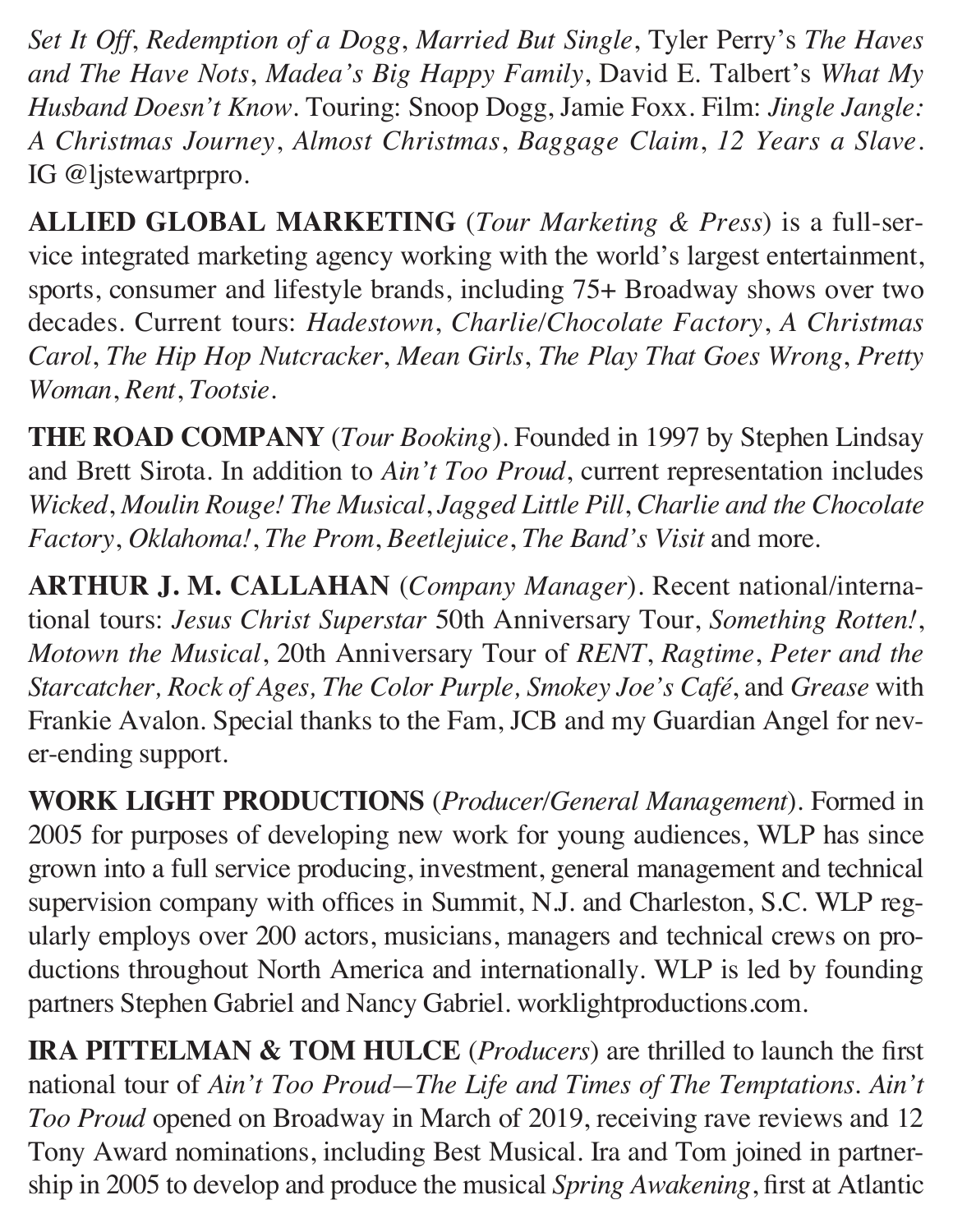Theater Company, then moving to Broadway in 2006, winning eight Tony Awards, including Best Musical. *Spring Awakening* went on to great worldwide success and acclaim and won the Grammy for Best Broadway Cast Album. Their next show was the 2009 smash hit production of Green Day's *American Idiot*, directed by Michael Mayer. Following a sold out run at Berkeley Repertory Theatre, *American Idiot* opened on Broadway, where it won two 2010 Tony Awards and earned a third nomination for Best Musical and won the Grammy for Best Broadway Cast Album. In 2011, Ira and Tom joined Liza Lerner and Broadway Across America for the Broadway revival of *On a Clear Day You Can See Forever*, starring Harry Connick Jr. and Jessie Mueller. They have supported the development of a number of new musicals, including *10 Million Miles* by Patty Griffin and Keith Bunin at Atlantic Theater Company, *The Fortress of Solitude* by Michael Friedman and Itamar Moses at Dallas Theater Center and The Public Theater. In 2018, Ira and Tom collaborated on The Kennedy Center's concert staging of *Chess*, directed by Michael Mayer with a new book by Danny Strong. They respectively executive produced and produced the film adaptation of Chekhov's *The Seagull*, directed by Michael Mayer and adapted by Stephen Karam, starring Annette Bening, Saoirse Ronan, Corey Stoll and Elisabeth Moss. Ira and Tom would like to especially thank Berry Gordy, Shelly Berger, Suzanne de Passe, Nansci Neiman-Legette and the one and only Otis Williams.

**BERKELEY REPERTORY THEATRE** (*Producer*) has grown from a storefront stage to an international leader in innovative theater. Known for its ambition, relevance and excellence, as well as its adventurous audience, the nonprofit has provided a welcoming home for emerging and established artists since 1968. Over 5.5 million people have enjoyed nearly 500 shows at Berkeley Rep, which have gone on to win six Tony Awards, seven Obie Awards, nine Drama Desk Awards, one Grammy Award, one Pulitzer Prize and many other honors. Berkeley Rep received the Tony Award for Outstanding Regional Theatre in 1997. Learn more at berkeleyrep.org.

**GET LIFTED FILM CO.** (*Producer*) is led by Emmy and Tony Award-winning producer Mike Jackson, EGOT recipient and award-winning producer John Legend, and Emmy Award-winner and CEO of the entertainment management and social-impact company Friends At Work, Ty Stiklorius. Their productions include *Jitney* on Broadway, *La La Land*, "Jesus Christ Superstar Live," "Rhythm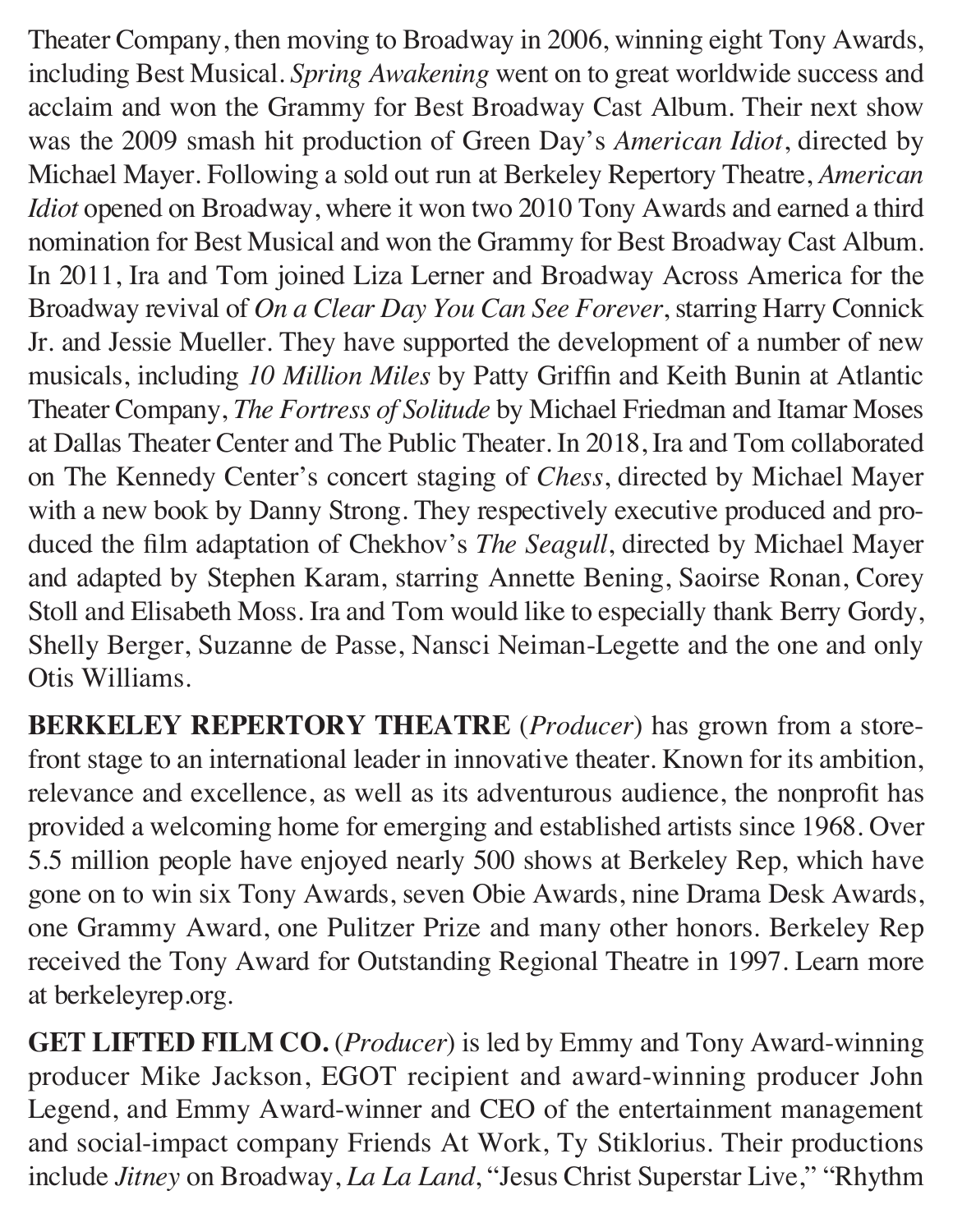+ Flow," *Monster*, *The Legend of the Underground*, *A Crime on the Bayou*, *Jingle Jangle*, "Atlanta's Missing and Murdered" and "Sherman's Showcase."

**SHELLY BERGER** (*Executive Producer*) has been part of The Temptations' career for 55 years. In a 60-year career he's managed Diana Ross and the Supremes, Marvin Gaye, The Jackson 5, Billy Dee Williams and The O'Jays. Shelly co-produced "The Temptations" miniseries, was creative consultant for Berry Gordy on films *Lady Sings the Blues* and *Mahogany*.

**JOSH BERGER** (*Producer*). This is Josh's first adventure on Broadway and was, until recently, the president of Warner Bros. U.K./Spain, president of the *Harry Potter* franchise globally and chairman of the British Film Institute. He is currently executive producer of *Fantastic Beasts 3*; the chairman of the Brit School (the U.K.'s high school of performing arts); on the boards of RADA and the International Television Academy; and a member of BAFTA. In 2012 he was appointed commander of the Most Excellent Order of the British Empire (CBE) by Queen Elizabeth II. And, most importantly, he is Shelly Berger's son and Berry Gordy's godson.

**KEN SCHUR** (*Producer*). *Ain't Too Proud* is Ken's fourth Broadway show. His first show *Waitress* is now in its fifth year on Broadway. He was also a producer on *Burn This* and *Network*, for which Bryan Cranston won the Tony for Best Actor. His fifth Broadway show is *MJ the Musical*. Ken has also produced two Off-Broadway shows *Ruthless! the Musical* and *Motherstruck*. He is producer on the feature films *Dead Sound* and *The Bellmen*. Ken first heard The Temptations while he was in college and has loved their music ever since. He thanks his wife, Janet, for her encouragement, support and for her intuition.

**RON SIMONS** (*Producer*) is a multiple Tony award-winning producer and CEO of SimonSays Entertainment, whose mission is to Tell Every Story. Broadway: *Thoughts of a Colored Man*, *Jitney* (Tony Award), *A Gentleman's Guide to Love and Murder* (Tony Award), *The Gershwins' Porgy and Bess* (Tony Award), *Vanya and Sonia…* (Tony Award), *The Gin Game* (Cicely Tyson/James Earl Jones), *Hughie* (Forest Whitaker) and *A Streetcar Named Desire*. Join us in bringing more untold stories to the world: simonsaysentertainment.com.

**STEPHEN C. BYRD** (*Producer*). Five-time Tony Award nominated, and Olivier Award winner, founded Front Row Productions, Inc. along with his partner Alia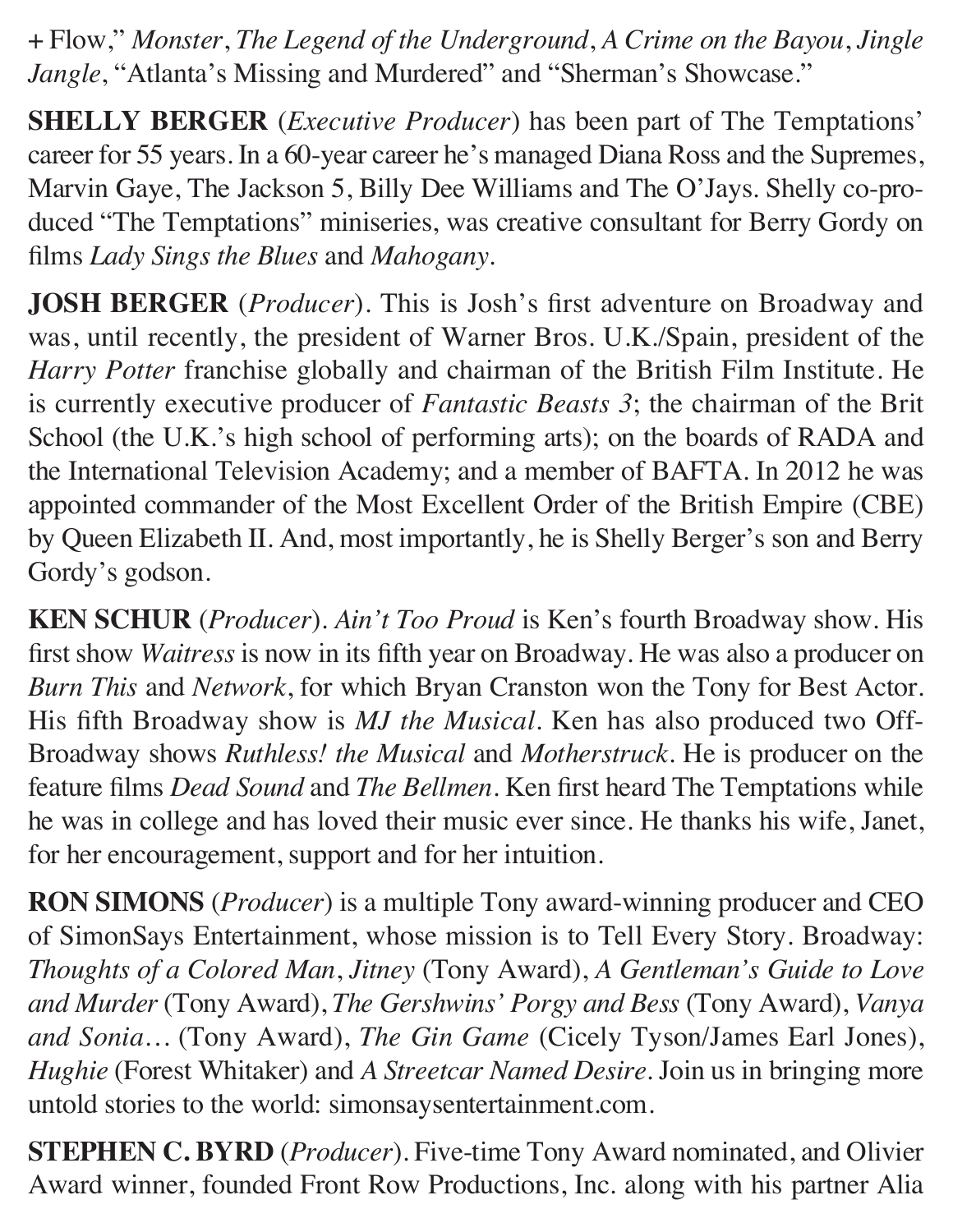Jones. They have produced non-traditional productions of Tennessee Williams *Cat on a Hot Tin Roof*; *A Streetcar Named Desire*; *Romeo and Juliet*; *A Trip to Bountiful*; *Paramour* with Cirque du Soleil; *American Son*; *Eclipsed*; *Ain't Too Proud*; *Smokey Joes Café*; *The Iceman Cometh*; the upcoming *MJ the Michael Jackson Musical*; *Get Up, Stand Up!* (the Bob Marley musical); and *Black Orpheus Musical,* which is in development.

**ALIA JONES-HARVEY** (*Producer*) celebrates producing on Broadway and London's West End with Front Row Productions for 11 years. With focus on great works featuring diverse casts, creative teams and management, very proud to be part of Dominique Morriseau's Broadway debut and that of the many talented people elevating this show! Broadway: *Cat on a Hot Tin Roof*, *A Streetcar Named Desire*, *The Trip to Bountiful* (Tony nom.), *Romeo and Juliet*, *Paramour*, *Eclipsed*  (Tony nom.), *Iceman Cometh* (Tony nom.), *American Son*. Olivier Award for *Cat on a Hot Tin Roof* on the West End. *Get Up, Stand Up!: The Bob Marley Musical*  now on the West End. @accessFrontRow.

**RUTH AND STEPHEN HENDEL** (*Producers*). *Fela!* (Broadway, London's National Theatre, national and international tours); *Finding Fela* (documentary film). Ruth: *Burn This*; *Beetlejuice*; *Mean Girls*; *The Band's Visit*; *The Curious Incident of the Dog in the Night-Time*; *Hedwig and the Angry Inch*; *A Raisin in the Sun*; *Of Mice and Men*; *Bengal Tiger at the Baghdad Zoo*; *American Idiot*; *Caroline, or Change*; *Metamorphoses*. Off-Broadway: *Fiddler on the Roof in Yiddish*, *Our Lady of 121st Street*, *The Exonerated*. Upcoming: *A Walk on the Moon*, *Monsoon Wedding*, *Open Road*, *The Devil's Arithmetic*. Love to our family.

**CHERYL WIESENFELD** (*Producer*) has been in the communications field as an editor, writer, photographer and producer. Tony Awards: *All the Way*, *Vanya and Sonia…*, *The Gershwins' Porgy and Bess*, *Elaine Stritch: At Liberty*; plus *The Great Society*; *The Heidi Chronicles*; *Rocky*; *A Steady Rain*; *Legally Blonde*; *Dirty Rotten Scoundrels*; *'night, Mother*; *Caroline, or Change*; *Hedda Gabler*. Off-Broadway: *Play Dead*, *In the Continuum*, *Shockheaded Peter*, *The Exonerated*, *Talking Heads*, *The Waverly Gallery*. Cheryl curates The Global Theatre Performance Series at The Quick Center at Fairfield University. Thanks to family, especially Jerry and Mom.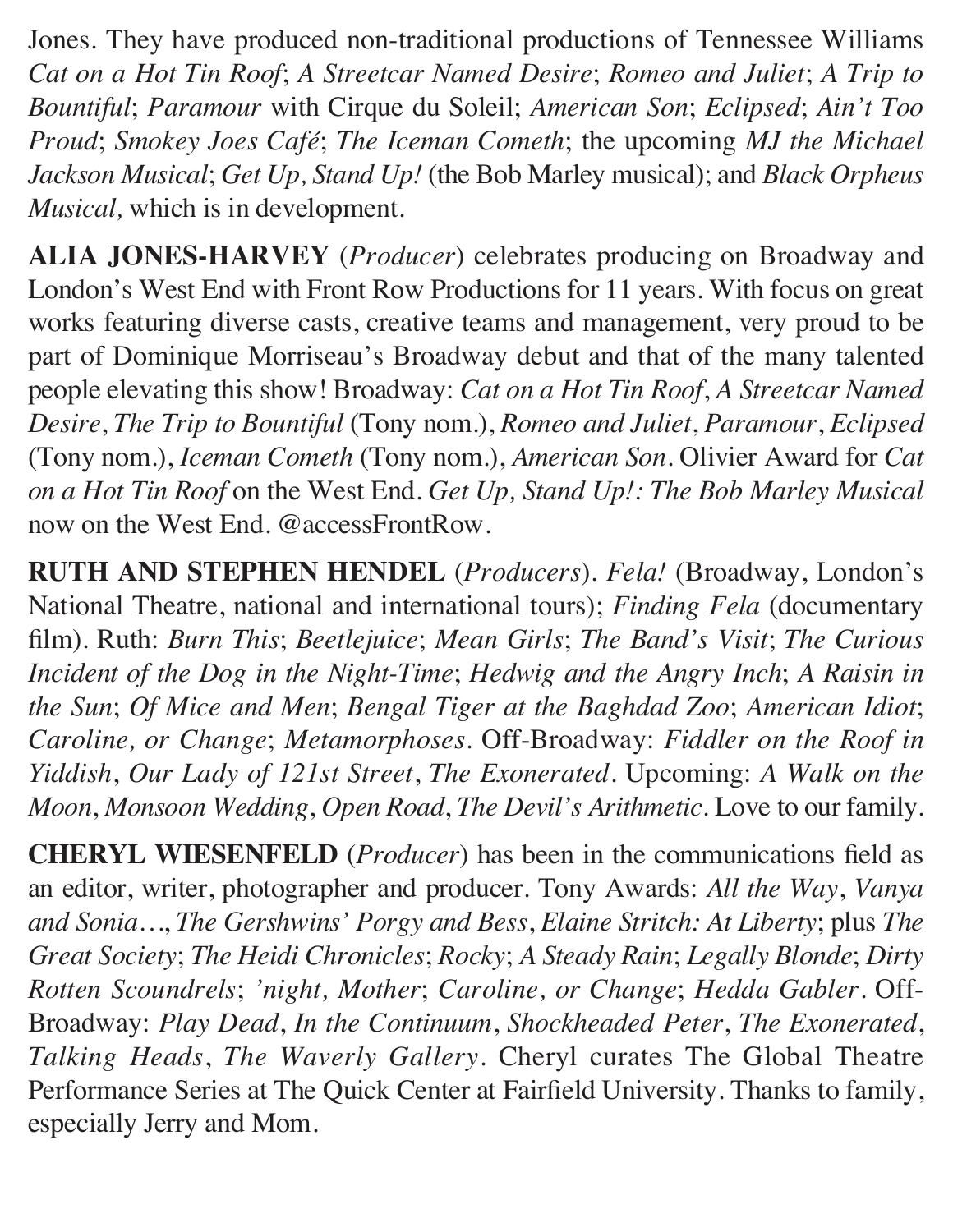**HARRIET NEWMAN LEVE** (*Producer*). Four-time Tony Award winner: *Beautiful: The Carole King Musical*; *An American in Paris*; *Anastasia*; *Hedwig and the Angry Inch*; *Of Mice and Men*; *Ann*; *One Man, Two Guvnors*; *War Horse*; *Norman Conquests*; *Mountaintop*; *La Cage aux Folles*; *A Little Night Music*; *39 Steps*; *Diary of Anne Frank*; *Crucible*; *Hedda Gabler*; *Lieutenant of Inishmore*; *Ma Rainey's Black Bottom*; *Burn the Floor*; *The Good Body*; *Twilight: Los Angeles*. Off-Broadway: *Stomp*, *Beebo Brinker*, *Family Secrets*, *Shockheaded Peter*, *Necessary Targets*, *Communicating Doors*. Films: *Pulse: A Stomp Odyssey*, *Radium Girls*, *A Call to Spy*. Board of directors of New York Stage and Film for four years.

**JEFFREY FINN** (*Producer*) is a five-time Tony nominated Broadway producer and recipient of The Robert Whitehead Award for Outstanding Achievement in Commercial Theater Producing. At the Kennedy Center, he is the Vice President & Executive Producer of Theater, a position created to produce, curate, and commission theater there, including programming and presenting of the Broadway national tours. Jeffrey is the creator and artistic director of Broadway Center Stage at the Kennedy Center, producing musicals with stars and talent direct from Broadway, exclusive for D.C. audiences. Jeffrey is a proud member of the Broadway League. Upcoming Broadway shows this season include: *Company* and *Plaza Suite*.

**GABRIEL CREATIVE PARTNERS** (*Producer*) is dedicated to supporting the development of new work. Broadway investments: *Mrs. Doubtfire*, *Ain't Too Proud*, *Jagged Little Pill*, *Waitress*, *Cinderella* and *Hamilton*. Touring productions: *Ain't Too Proud*, *Rent 25th Anniversary Tour* and the Olivier Award-winning production of *Jesus Christ Superstar*. Original productions: *Clue*, a new comedy based on the Paramount movie and the new musical *An Officer and a Gentleman*.

**DARREN BAGERT** (*Producer*) has produced over 25 productions, including the Broadway hits *Moulin Rouge!* (Tony Award winner for Best Musical), *Dear Evan Hansen* (Tony Award winner for Best Musical) and *The Color Purple* (Tony Award winner for Best Musical Revival). Darren has won every major theatrical award and continues to develop new projects both large and small. He also directs immersive projects for Ralph Lauren, including the 50th Anniversary Celebration in Central Park.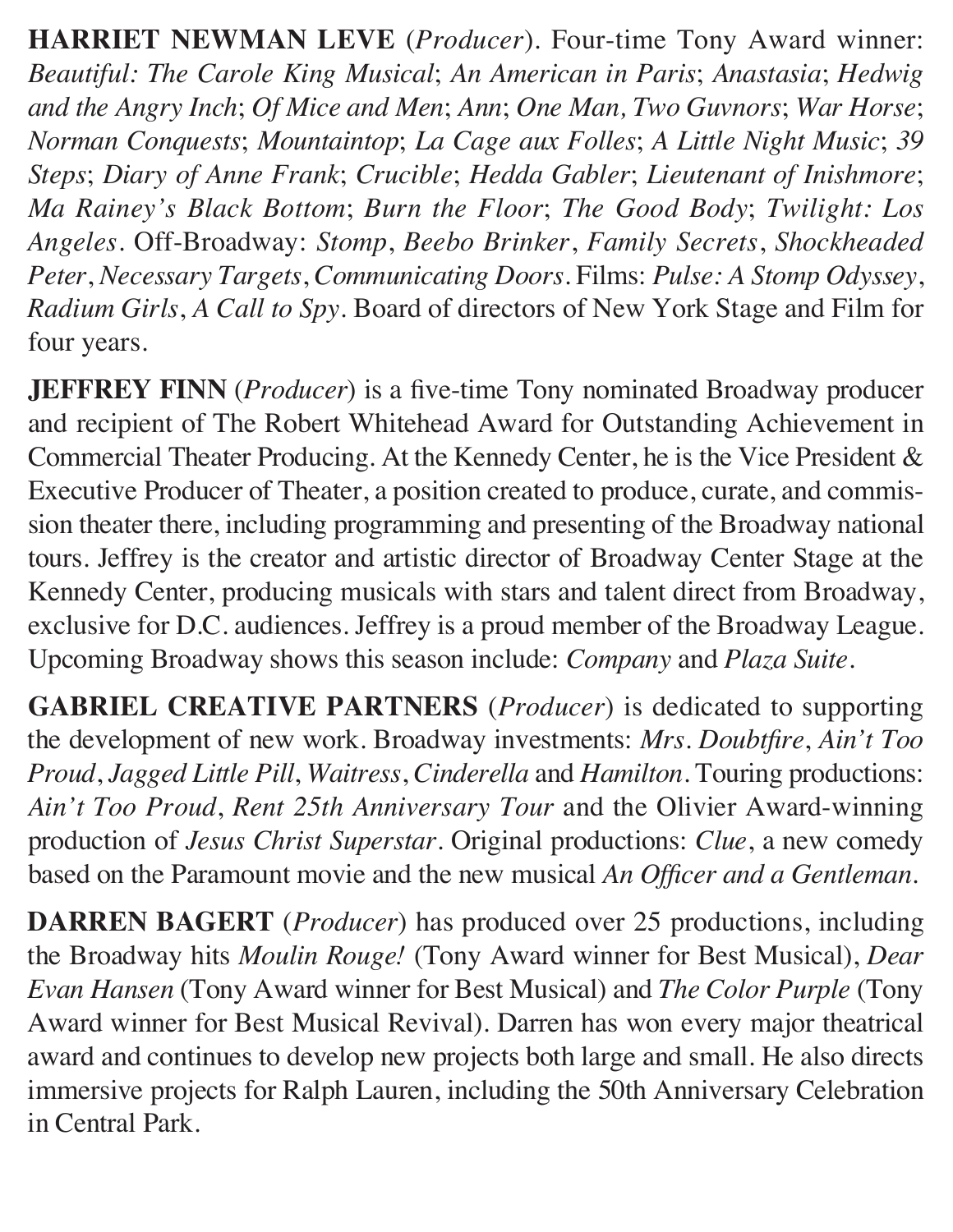**WENDY FEDERMAN** (*Producer*). Eleven Tony Awards, two Olivier Awards, ten Drama Desk Awards, 18 Outer Critics Circle Awards, 16 Drama League Awards, GLADD Media Award for over 90 co-productions. Current and upcoming: *Hadestown*, *Moulin Rouge!*, *Jagged Little Pill*, *Tina—The Tina Turner Musical*, *Dear Evan Hansen*, *Little Shop of Horrors*, *To Kill a Mockingbird*, *The Play That Goes Wrong*, *Thoughts of a Colored Man*, *Fairycakes*, *Company*. London: *Get Up, Stand Up! The Bob Marley Musical*. Film: *Wakefield* starring Bryan Cranston, *The God Committee* starring Kelsey Grammar, *Lilly* starring Patricia Clarkson. Recipient: 2019 Ellis Island Medal of Honor. Boards served: Kennedy Center NCPA, The Foundation for Gender Equality, MCC. Love to Bob, Heather and Max. With gratitude to Ira and Tom.

**SUSAN QUINT GALLIN** (*Producer*) has been producing in New York and London for over 30 years. Career highlights include first play on Broadway, *Burn This*; first play Off-Broadway, *Other People's Money*; and being part of the producing team of *Angels in America* in 1993, a play that proved theater can change lives. First recipient of the Robert Whitehead Award for Outstanding Producing. She is currently developing a series for Apple TV based on the books of Batya Gur.

**MICKEY LIDDELL** (*Producer*) is the founder and CEO of LD Entertainment, a film development and production company that also produces live theater on Broadway, national tours and in London. Select film credits include Peter Hedge's *Ben is Back* starring Julia Roberts and Lucas Hedges, *Jackie* starring Natalie Portman, Sean Ellis's *Anthropoid* starring Jamie Dornan and Cillian Murphy, Joe Carnahan's *The Grey* starring Liam Neeson and Doug Liman's *Go*. Broadway credits include *Dear Evan Hansen*, (Tony), *Angels in America* (Tony), *Sunday in the Park with George*, *Anastasia*, *Hadestown* and *Oklahoma!*

**ROBERT AHRENS** (*Producer*) presented *The Temptations and The Four Tops on Broadway* at Palace Theatre over the 2014–15 New Year's holiday. He developed and produced *Xanadu* (Tony nom.) and *Disaster!*, and executive produced *Finding Neverland* in the U.K. He also presented *Kathy Griffin Wants a Tony* and *Frankie Valli and The Four Seasons* on Broadway, and together with Chris Aniello, he general managed *My Love Letter to Broadway* starring Kristin Chenoweth. Additional Broadway credits include *Angels in America* (Tony), *Sunday in the Park with George*, *Evita*, *Anastasia*, *Hadestown* and *Oklahoma!*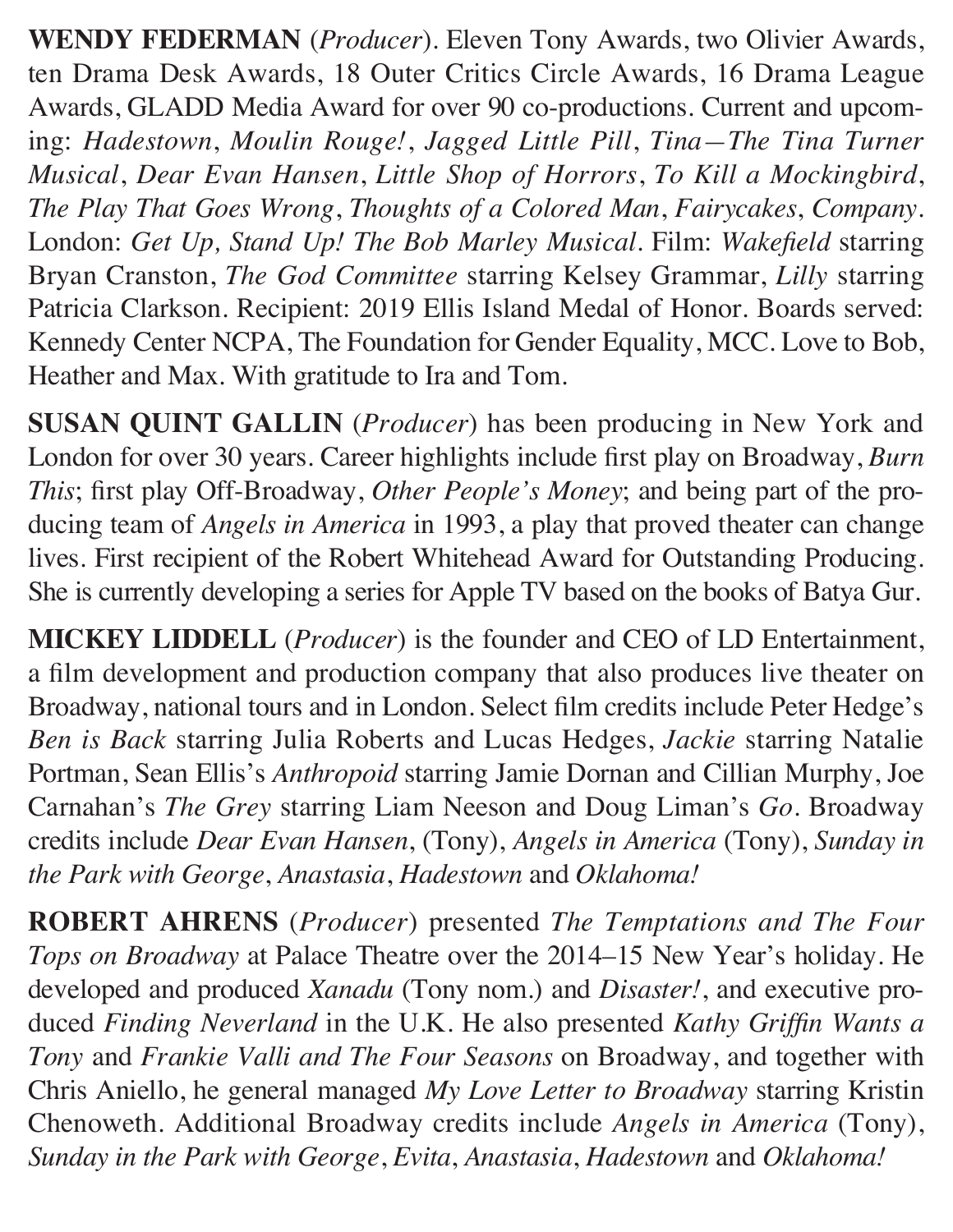**CHRISTOPHER MARING** (*Producer*). Additional producing credits include Green Day's *American Idiot* (Broadway and national tour), *On a Clear Day…* starring Harry Connick Jr. (Broadway) and the new musical *Futurity* (A.R.T. and Walker Art Center). Member of the management team for the original Tonywinning production of *Spring Awakening* (Broadway, national tour, West End). Associate producer of the 2018 film adaptation of *The Seagull*, starring Annette Bening and Saoirse Ronan. Recipient of the T. Fellowship co-founded by Hal Prince, which recognizes creative producers. In 2016, Maring founded CM Stage Productions to develop and produce new work for the stage. cmstageproductions. com.

**DAVID MIRVISH** (*Producer*) is a theatrical producer based in Toronto where he owns and operates four theaters: the Princess of Wales, the Royal Alexandra, the CAA Ed Mirvish and the CAA. Mirvish Productions, founded by Mr. Mirvish in 1986, is Canada's leading commercial theater company and has produced plays and musicals for these and other venues throughout Canada, on Broadway and in London's West End. The Toronto theaters have been home to many outstanding productions, including *Miss Saigon*, *Les Misérables*, *The Lion King*, *Mamma Mia!*, *War Horse*, *Kinky Boots* and *Come From Away*. In addition, Mirvish Productions has presented over 800 touring productions in the city of Toronto.

**MARIANNE MILLS** (*Producer*). Co-producer of shows, including *All My Sons*, *33 Variations*, *Catch Me If You Can*, *Lysistrata Jones* and *Of Mice and Men*. Currently on tour: *Beautiful: The Carole King Musical*. In development: *The Secret Life of Bees*. Board member of MCC Theater.

**LORAINE ALTERMAN BOYLE** (*Producer*). *Detroit Free Press* columnist covered Motown mid-'60s. N.Y. editor at *Rolling Stone*, freelancer at *The New York Times*, *Melody Maker* and *Billboard*. Broadway credits include Tony winner *Memphis*, *Mothers and Sons*, *Beautiful: The Carole King Musical*. Chairs Peter Boyle Research Fund International Myeloma Foundation Gala. myeloma. org.

**DEROY-WINKLER** (*Producers*). Jamie deRoy: Seven Tonys. Richard Winkler: Five Tonys. Together: *Thoughts of a Colored Man*, *Lehman Trilogy*, *Inheritance*, *Ferryman*, *Be More Chill*, *Three Tall Women*, *Act of God*, *Vanya and Sonia…*,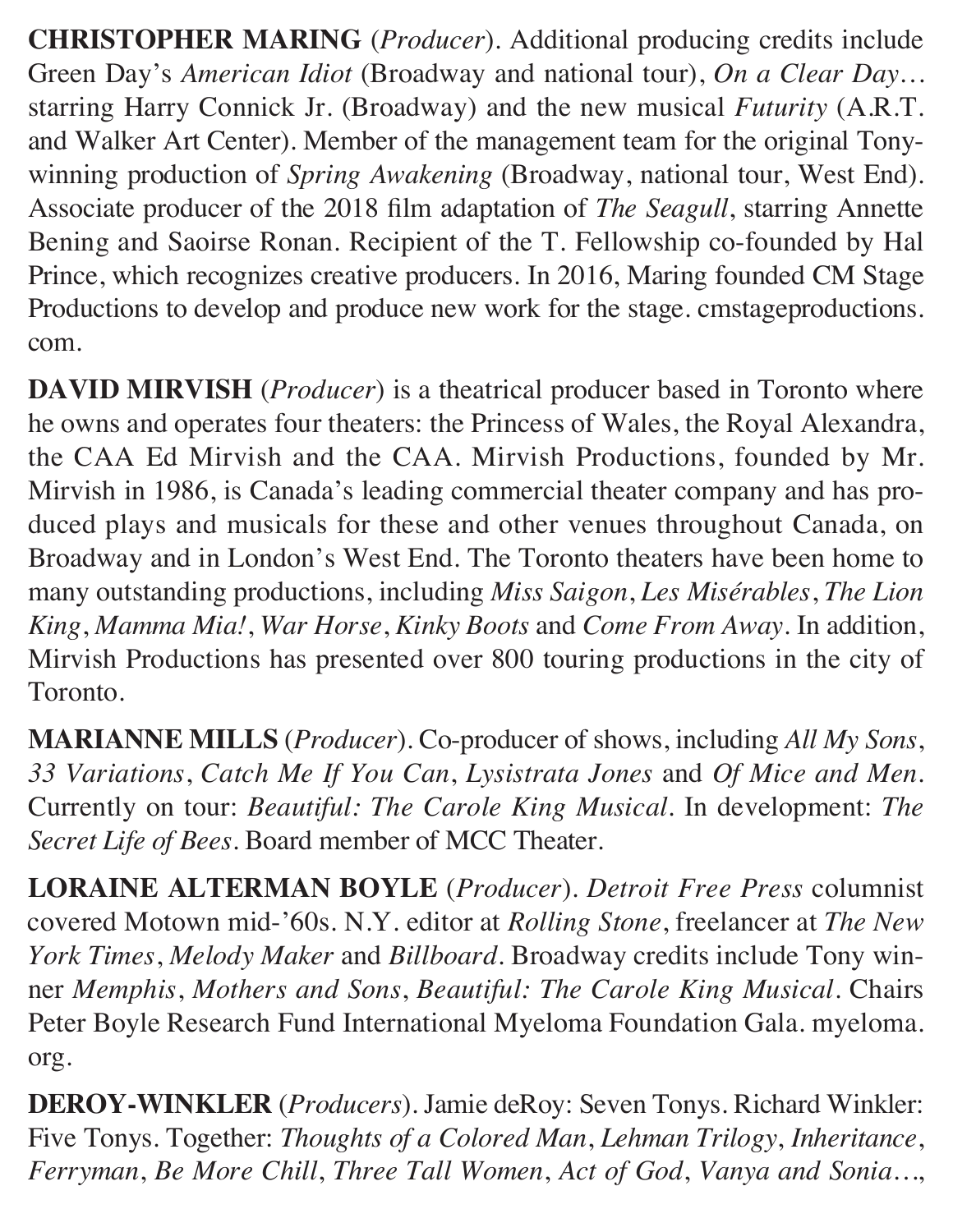*China Doll*, *1984*, *Sunday in the Park…*, *Cinderella*. *Nice Work…*, *Catch Me…*, *Turn Me Loose*, *Norman Conquests*.

**KARMAZIN-McCABE** (*Producers*). Sharon Karmazin is a four-time Tony Award-winning producer of 30 shows on Broadway and the West End. Current: *Dear Evan Hansen*. Coming: *Sing Street*. McCabe Productions is a two-time Tony Award nominee for *Ain't Too Proud* and *The Inheritance*.

**ZELL-KIERSTEAD** (*Producers*). Adam Zell is a Tony Award-winning producer whose productions have garnered 40 Tony nominations and four wins. Recent productions: *Anastasia*, *Company*, *The Lehman Trilogy*, *Indecent*, *The Inheritance*  and *Slave Play*. Jim Kierstead is a Tony, Emmy and Olivier winning producer (*Hadestown*, *Mrs. Doubtfire*, *Company*).

**DEBORAH BARRERA** (*Producer*). Firemused Productions. Broadway highlights: *Freestyle Love Supreme*; *Pass Over*; *Sweat*; *American in Paris*; *One Man, Two Guvnors*; *American Idiot*; *La Cage aux Folles*; *Mountaintop*; *Hello, Dolly!*. Producer, Club Fugazi SF. Founder, Women Independent Producer Group. Broadway League, Tectonic Theatre, Theatre Accelerator, Broadway Advocacy Coalition.

**ROBYN & LARRY GOTTESDIENER** (*Producers*). Principals of Sand Point Productions. *Ain' t Too Proud*, *Mean Girls*, *A Walk on the Moon*.

**THE ARACA GROUP** (*Producer*). Founded by Matthew Rego, Michael Rego and Hank Unger, the Araca Group produces and merchandises live entertainment and theatrical events worldwide. Please visit araca.com.

**RASHAD V. CHAMBERS** (*Producer*) is a producer, talent manager and lawyer: Broadway: *American Son*; *Betrayal*; *The Inheritance*; *Caroline, or Change*. B.A. degree from Morehouse College and J.D./M.B.A. from The Ohio State University. esquireentertainment.com.

**MIKE EVANS** (*Producer*) is an entrepreneur, private equity investor and philanthropist. Founder of award-winning U.K. wealth management company Ten Financial, he is a passionate supporter of the arts and has invested in over 60 U.K. companies and charitable projects.

# **JOHN GORE ORGANIZATION** (*Producer*).

The family of companies includes BroadwayAcrossAmerica.com and Broadway.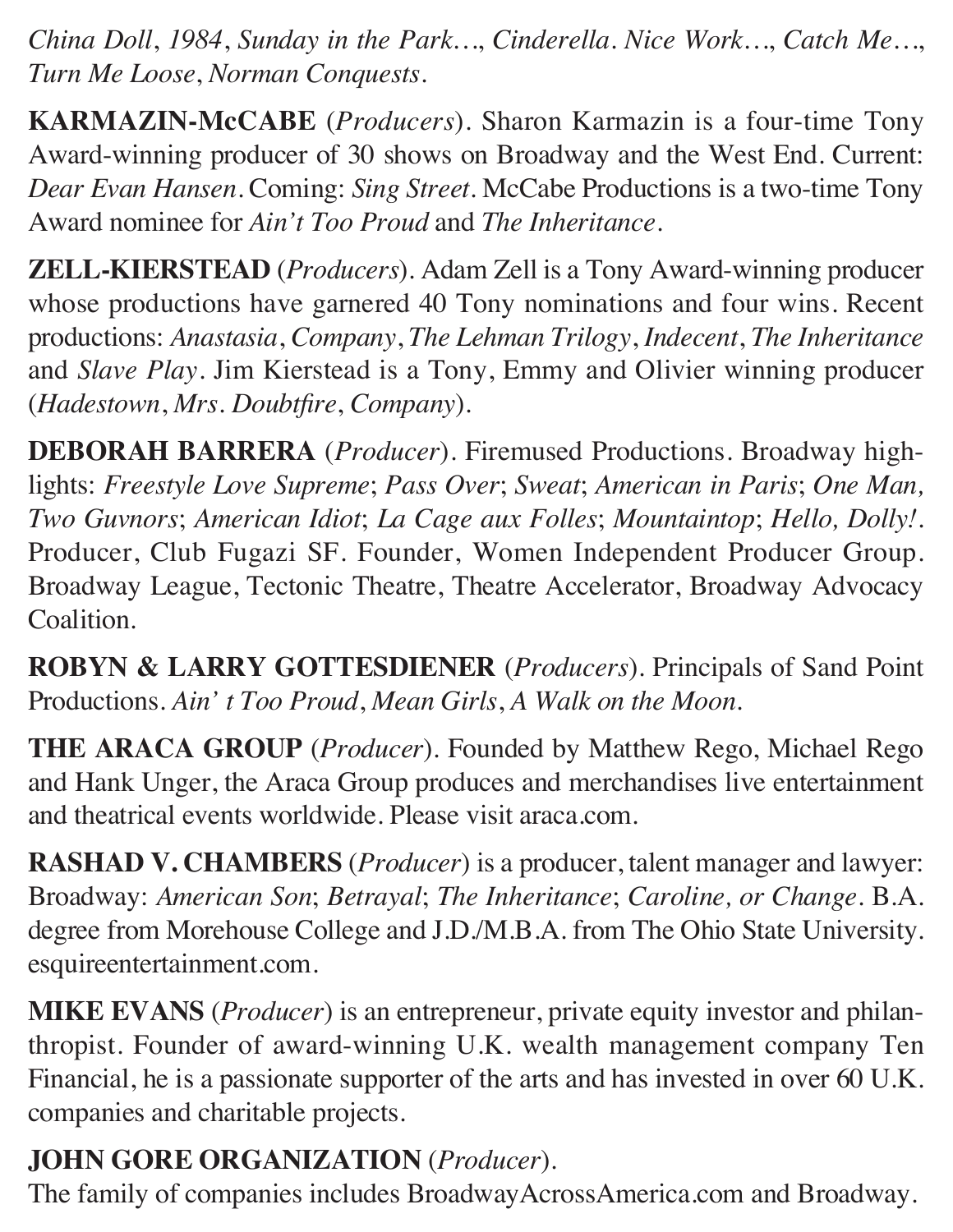com under the supervision of 13-time Tony-winning producer John Gore (chairman and CEO). Productions include *Company*, *Dear Evan Hansen*, *Diana*, *Girl from the North Country*, *Jagged Little Pill*, *Moulin Rouge!*, *Tina—The Tina Turner Musical* and *Waitress*.

**MIKE KARNS** (*Producer*). *Ain't Too Proud* (Tony nom.), *Hadestown* (Tony), *Frankie and Johnny…*(Tony nom.), *The Great Comet…* (Tony nom.), *Allegiance*. Founder/CEO, Marathon Digital, social media for *Hamilton*, *Ain't Too Proud*, *Hadestown*, *Freestyle Love Supreme*, *Slave Play*, *Diana*, Jujamcyn, The Drama Desk Awards and more. MarathonDGTL.com. @MKarns\_Presents.

## **WILLETTE & MANNY KLAUSNER** (*Producers*).

Broadway: *Ain't Too Proud*; *Hadestown*; *Mrs. Doubtfire*; *MJ the Musical*; *The Band's Visit*; *Latin History for Morons*; *Eclipsed*; *Mountaintop*; *Trip to Bountiful*; *Kat and the Kings*; *Get Up, Stand Up!* (London). Off-Broadway: *Caroline, or Change*; *Desperate Measures*; *Three Mo' Tenors*.

**GABRIELLE PALITZ** (*Producer*). Proud to be part of this joyful musical! Eighteen other critically acclaimed shows, including *Bandstand*, *Thoughts of a Colored Man*, *Beetlejuice*, *The Prom*, *American Son*, *Three Tall Women*, *Heidi Chronicles*, *American in Paris*, *Lady Day*, *All the Way* (Tony). Proud Second Stage Trustee.

**NO GUARANTEES** (*Producer*) is a theatrical production company founded by Christine Schwarzman to champion ambitious artists and relevant stories like *Ain't Too Proud*, *Hadestown*, *Gary: A Sequel to Titus Andronicus*, *King Lear*, *Beetlejuice*, *Mean Girls*, *Come From Away* and more.

# **UNIVERSAL MUSIC THEATRICAL** (*Producer*)

is part of Universal Music Group (UMG), the world leader in music based entertainment, which is engaged in recorded music, publishing, merchandise, live events, theater and film production.

East Lansing engagement is welcomed by Auto-Owners Insurance; The Christman Company; Delta Dental of Michigan; Jackson National Life Insurance Company; Palmer, Bush & Jensen Family Funeral Homes; Retailers Insurance Company; and White Law PLLC.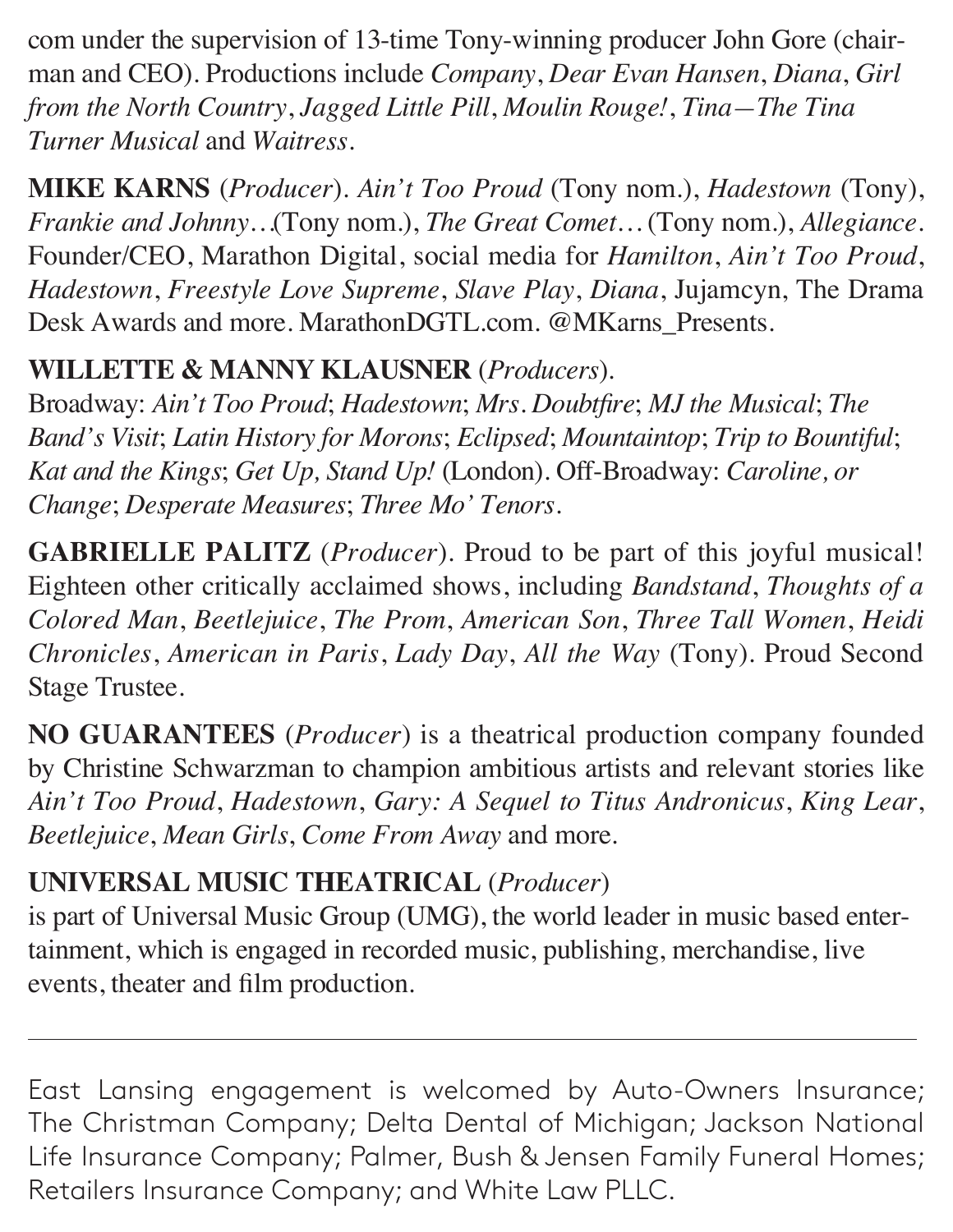## **STAFF FOR AIN'T TOO PROUD**

# **GENERAL MANAGEMENT**

WORK LIGHT PRODUCTIONS

## **Executive Producers**

Stephen Gabriel Nancy Gabriel

# **General Management**

Aniele Fortin Carolyn Smith Andrew Tebo Noelle Hedgcock David Moore

# **CASTING**

**TARA RUBIN CASTING** Tara Rubin CSA Merri Sugarman CSA Laura Schutzel CSA Claire Burke CSA Peter Van Dam CSA Felicia Rudolph CSA Xavier Rubiano CSA Kevin Metzger-Timson CSA Louis DiPaolo Spencer Gualdoni

# **EXCLUSIVE TOUR DIRECTION**

THE ROAD COMPANY Stephen Lindsay Brett Sirota Shawn Willett Tom Linden Piper Gore Joe Reed Shane Parksmith Michelle Shine

# **TOUR MARKETING AND PRESS**

ALLIED GLOBAL MARKETING **Andrew Damer** Jennifer Gallagher Scott Praefke Hayden Anderson Jessica Cary Amenkha Sembenu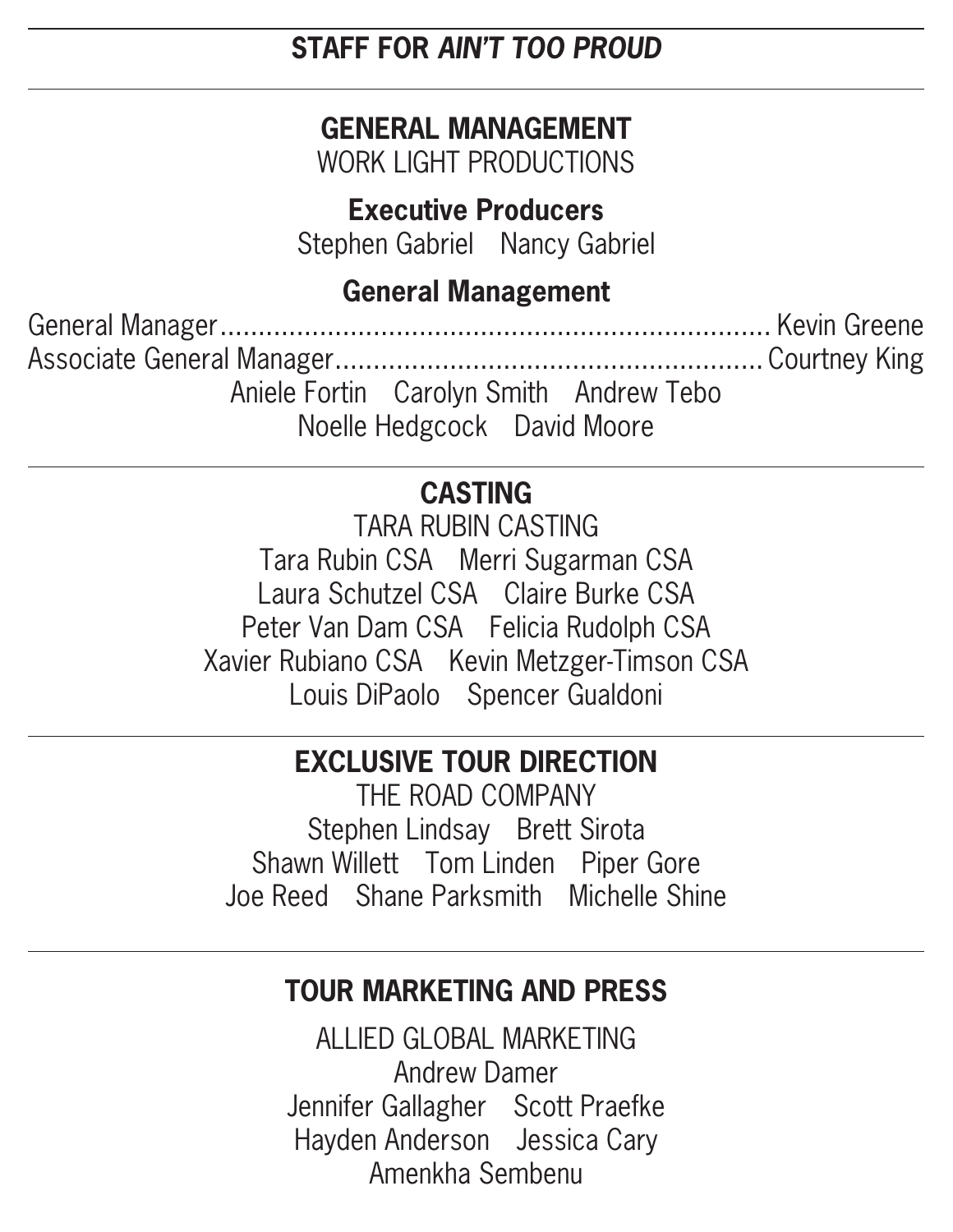## **SOCIAL MEDIA**

**BIZ CHICA MEDIA** Tracy Chapman-Nolan Krystle Carmona Mauricio Urquilla Kelly Chapman Khomari Flash Gilesa Thomas

# **PRESS AND MARKETING OUTREACH**

Linda J. Stewart

# **TECHNICAL SUPERVISION**

PORT CITY TECHNICAL

| Tom Klonowski Hunter Storie Tiffany West | <b>Austin Darby</b> |  |
|------------------------------------------|---------------------|--|

### **COMPANY MANAGEMENT**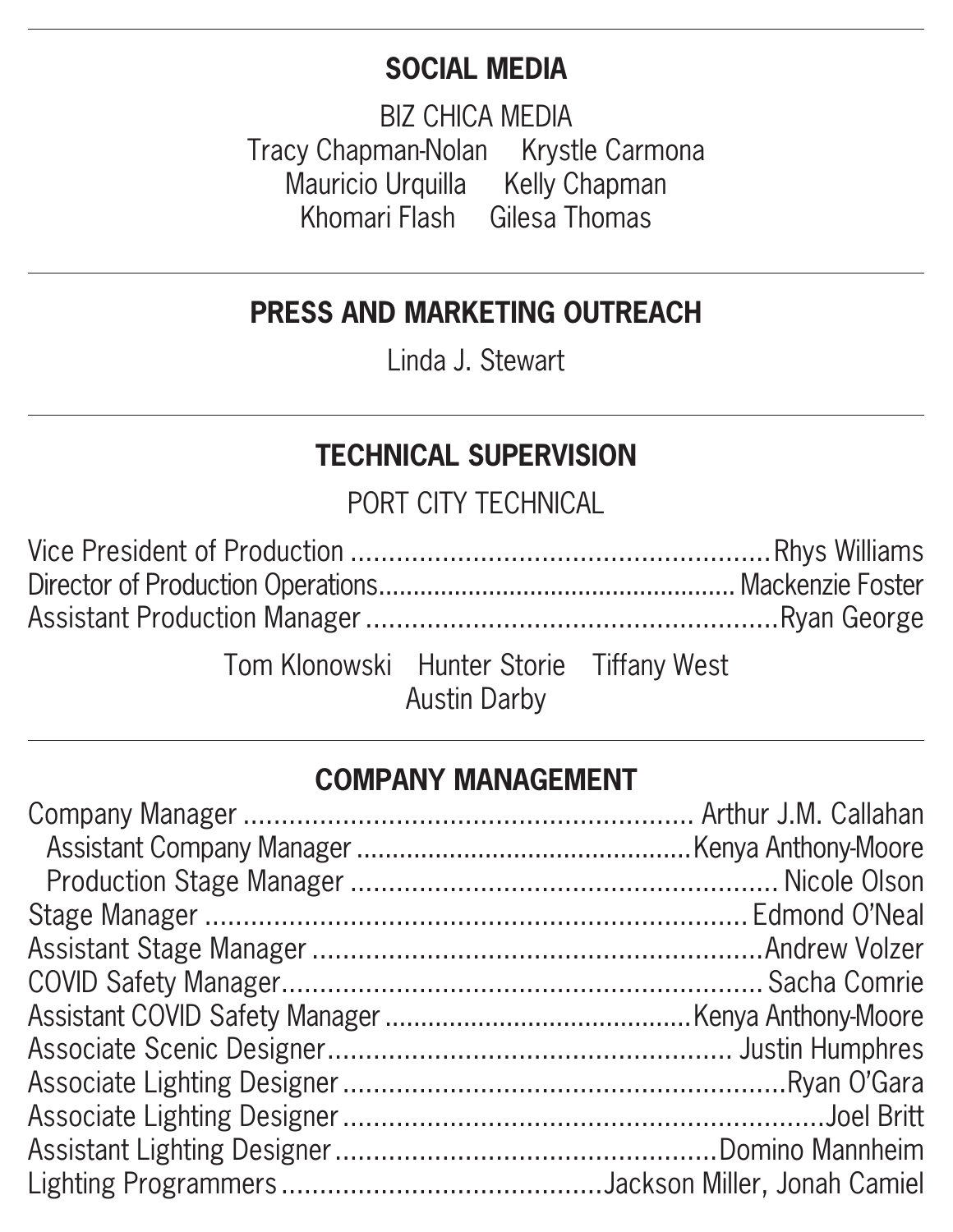| Costume Assistants Christine Meyers, Meriwether Snipes, Niiamar Felder        |  |
|-------------------------------------------------------------------------------|--|
|                                                                               |  |
|                                                                               |  |
|                                                                               |  |
|                                                                               |  |
|                                                                               |  |
| Production Assistants  Elizabeth Allen, Turner Messer, Yu Anne Ando           |  |
|                                                                               |  |
|                                                                               |  |
|                                                                               |  |
|                                                                               |  |
|                                                                               |  |
|                                                                               |  |
|                                                                               |  |
|                                                                               |  |
|                                                                               |  |
|                                                                               |  |
|                                                                               |  |
| NYC Sewing SupportGraciela Zapata, Josh Burns, Kelly Sinnott, Betty Gillispie |  |
|                                                                               |  |
|                                                                               |  |
|                                                                               |  |
|                                                                               |  |
|                                                                               |  |
|                                                                               |  |
|                                                                               |  |
|                                                                               |  |
|                                                                               |  |
|                                                                               |  |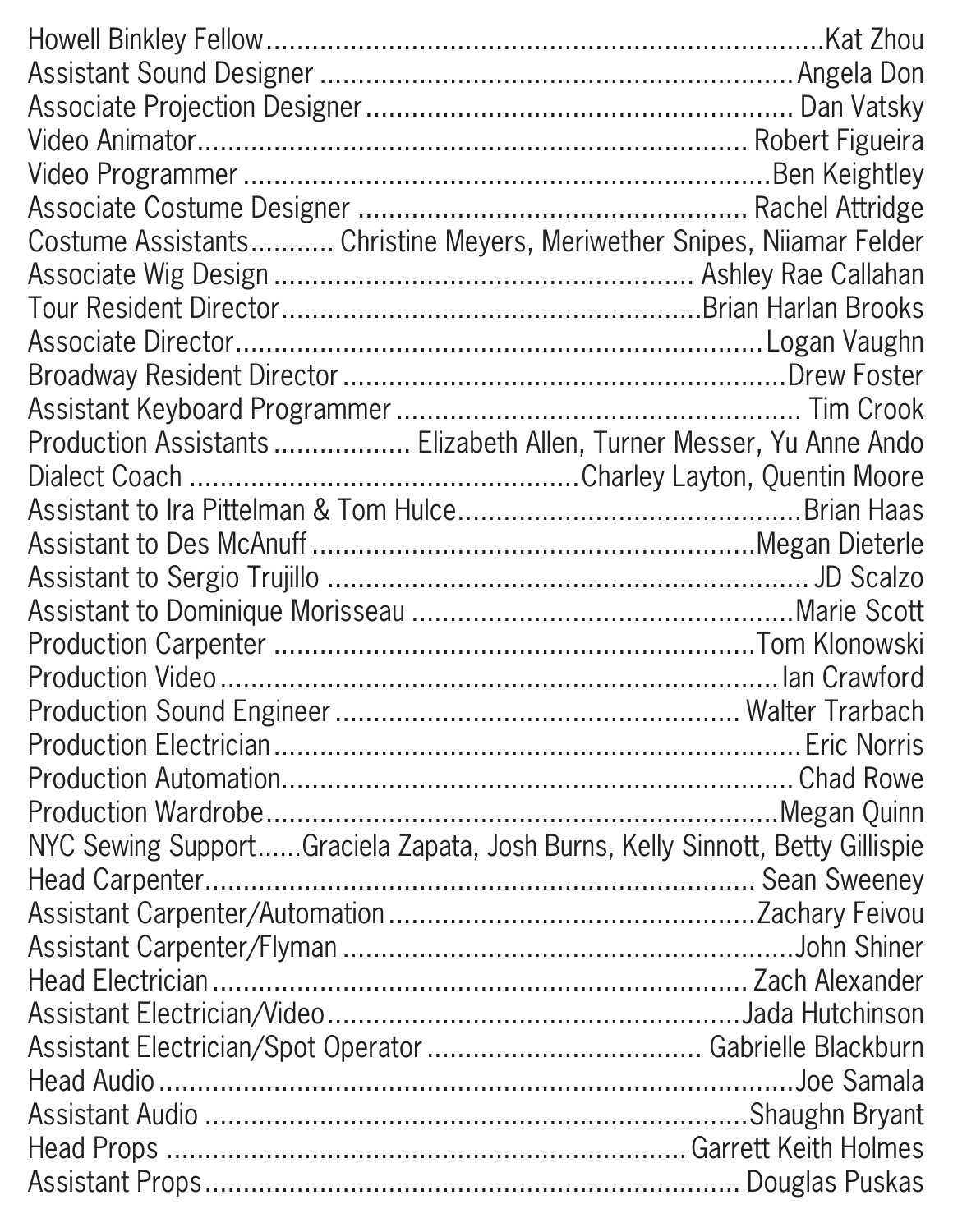| Advertising, Digital, Insights & PartnershipsSerino Coyne; Hailey Barton,    |                                                                  |
|------------------------------------------------------------------------------|------------------------------------------------------------------|
|                                                                              | Tom Callahan, Jay Cooper, Kat Marotta-Hertzfeld, Jennifer Matte, |
|                                                                              | Jacqueline Rosas, Diana Salameh, Matt Upshaw, Bradlie Yanniello  |
|                                                                              |                                                                  |
| Scott Lazarus, Esq., Robert C. Harris, Esq., Emily Lawson, Esq., Diane Viale |                                                                  |
|                                                                              |                                                                  |
|                                                                              |                                                                  |
| Banking  Signature Bank/Margaret Monigan, Robert Larrinaga                   |                                                                  |
|                                                                              |                                                                  |
|                                                                              | Karen Kowgios CPA, Anthony Moore CPA                             |
|                                                                              |                                                                  |
|                                                                              |                                                                  |
| Physical Therapy Neurosport Physical Therapy, Inc./Ameera Fujah              |                                                                  |

# **CREDITS**

Scenery by Berkeley Repertory Theatre. Automation by Hudson Scenic Studios. Additional scenic elements by TTS Studios and Hudson Scenic Studios. Props by Berkeley Repertory Theatre. Additional props by Brenbri Properties LLC. Lighting equipment by PRG Lighting. Sound equipment by Sound Associates, Inc. Video projection system engineered and provided by 4Wall. Costume construction by Giliberto Designs Inc., Jennifer Love Costumes, By Barak, Eric Winterling Inc., Shana Albery, Alexander Zeek, Krostyne Studios, Steppenwolf Costume Shop, Jade Brandt, L. Gambert LLC, BYBO Corp, T&E Sample Room, Juliann E Kroboth, Jeff Fender Studio, Erica Rudinsky. Shoes by T.O.Dey Custom Shoes and Worldtone Dance. Special thanks to Bra\*Tenders for hosiery and undergarments.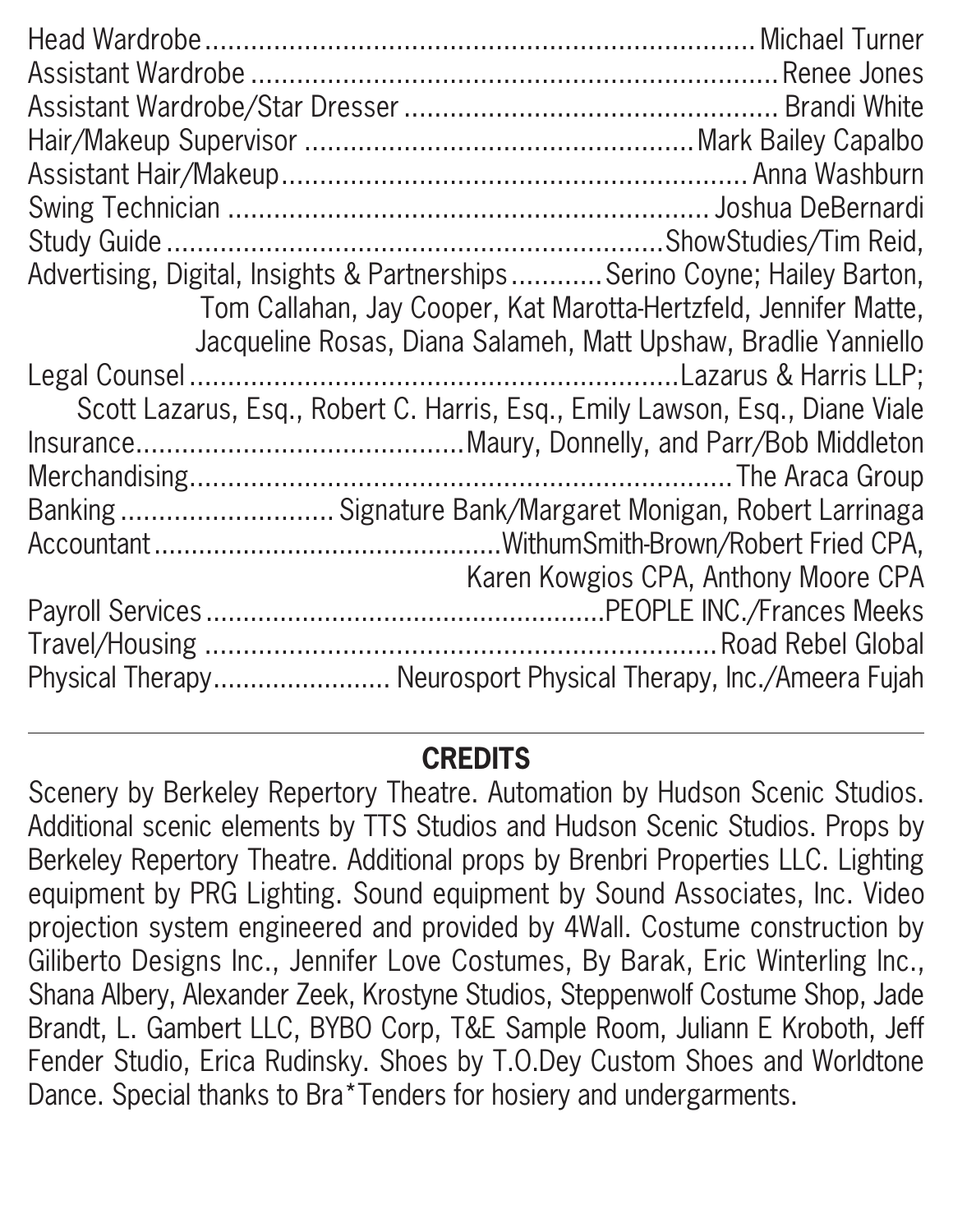# **SPECIAL THANKS**

Otis Williams, Shelly Berger, Suzanne de Passe, Nansci Neiman-Legette and Berry Gordy. Susan Medak, Tony Taccone, Derrick Porter, Jasmun Freeman, Linda Berger, Manhattan Theatre Club, Lynne Meadow, Barry Grove, Florie, Seery, Carole Pittelman, and Joan McCarty.

Thanks to New 42nd Street Studios.

American Express is the official card of *Ain't Too Proud.* 

# **MUSIC CREDITS**

"Ain't Too Proud to Beg" by Norman J. Whitfield/ Edward Holland Jr., Stone Agate Music (BMI). "Baby Love" by Brian Holland/Edward Holland Jr./Lamont Herbert Dozier, Stone Agate Music (BMI). "Ball of Confusion (That's What the World is Today)" by Norman J. Whitfield/Barrett Strong, Stone Agate Music (BMI). "Cloud Nine" by Norman J. Whitfield/Barret Strong, Stone Agate Music (BMI). "Come See About Me" by Brian Holland/Edward Holland Jr./Lamont Herbert Dozier, Stone Agate Music (BMI). "Don't Look Back" by Smokey Robinson/Ronald White, Jobete Music Co. Inc. (ASCAP). "For Once in My Life" by Orlando Murden/ Ronald N. Miller, Jobete Music Co. Inc. (ASCAP)/Stone Diamond Music Corp. (BMI). "Get Ready" by Smokey Robinson, Jobete Music Co. Inc (ASCAP). "Gloria" by Ester Navarro, EMI Longitude Music (BMI). "I Can't Get Next to You" by Norman J. Whitfield/Barrett Strong, Stone Agate Music (BMI). "I Could Never Love Another (After Loving You)" by Norman J. Whitfield/ Barrett Strong/Rodger Penzabene Sr./Helga Penzabene/ Carl Christiansen/ Roger Penzabene Jr., Stone Agate Music (BMI). "(I Know) I'm Losing You" by Norman J. Whitfield/Edward Holland Jr./Cornelius Grant, Stone Agate Music (BMI). "I Want a Love I Can See" by Smokey Robinson, Jobete Music Co. Inc. (ASCAP). "I Wish It Would Rain" by Barrett Strong/Norman J. Whitefield/Rodger Penzabene Sr., Stone Agate Music (BMI). "If I Could Build My Whole World Around You" by Harvey Fuqua. Johnny Bristol, Vernon Bullock. "If You Don't Know Me by Now" by Kenneth Gamble/ Leon Huff, Mijac Music (BMI)/Sony/